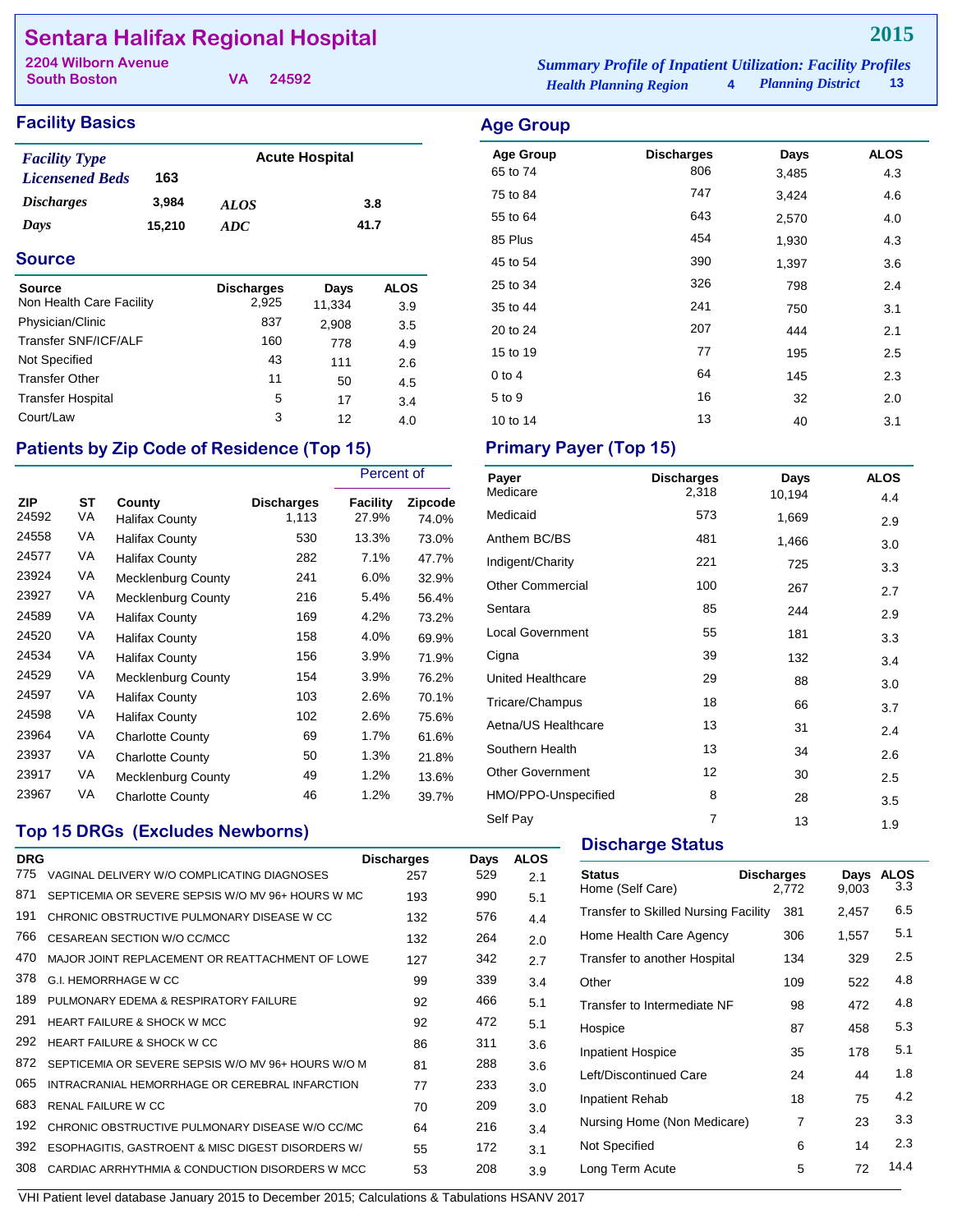## **VCU Community Memorial Hospital**

| 125 Buena Vista Circle |          |                               | <b>Summary Profile of Inpatient Utilization: Facility Profiles</b> |  |      |
|------------------------|----------|-------------------------------|--------------------------------------------------------------------|--|------|
| <b>South Hill</b>      | VA 23970 | <b>Health Planning Region</b> | 4 Planning District                                                |  | - 13 |

| <b>Facility Basics</b> | <b>Age Group</b> |
|------------------------|------------------|
|                        |                  |

| <b>Facility Type</b><br><b>Licensened Beds</b> | 99     |                   | <b>Acute Hospital</b> |             |
|------------------------------------------------|--------|-------------------|-----------------------|-------------|
| <b>Discharges</b>                              | 2,672  | <b>ALOS</b>       |                       | 4.8         |
| Days                                           | 12,813 | 35.1<br>ADC       |                       |             |
| <b>Source</b>                                  |        |                   |                       |             |
| <b>Source</b>                                  |        | <b>Discharges</b> | Days                  | <b>ALOS</b> |
| Non Health Care Facility                       |        | 2,667             | 12,771                | 4.8         |
| <b>Transfer Other</b>                          |        | 3                 | 35                    | 11.7        |
| Transfer SNF/ICF/ALF                           |        | 2                 | 7                     | 3.5         |

| iyo oi oup       |                   |       |             |
|------------------|-------------------|-------|-------------|
| <b>Age Group</b> | <b>Discharges</b> | Days  | <b>ALOS</b> |
| 65 to 74         | 631               | 3,181 | 5.0         |
| 75 to 84         | 594               | 3,214 | 5.4         |
| 55 to 64         | 497               | 2,301 | 4.6         |
| 45 to 54         | 322               | 1,261 | 3.9         |
| 85 Plus          | 311               | 1,676 | 5.4         |
| 35 to 44         | 165               | 694   | 4.2         |
| 25 to 34         | 101               | 336   | 3.3         |
| 20 to 24         | 42                | 132   | 3.1         |
| 15 to 19         | 9                 | 18    | 2.0         |
|                  |                   |       |             |

## Patients by Zip Code of Residence (Top 15) **Primary Payer (Top 15)**

|              |          |                              |                          | Percent of        |                  |
|--------------|----------|------------------------------|--------------------------|-------------------|------------------|
| ZIP<br>23970 | ST<br>VA | County<br>Mecklenburg County | <b>Discharges</b><br>568 | Facility<br>21.3% | Zipcode<br>48.5% |
| 23868        | VA       | <b>Brunswick County</b>      | 257                      | 9.6%              | 32.9%            |
| 23924        | VA       | Mecklenburg County           | 224                      | 8.4%              | 30.6%            |
| 23950        | VA       | Mecklenburg County           | 184                      | 6.9%              | 46.2%            |
| 23920        | VA       | <b>Brunswick County</b>      | 175                      | 6.5%              | 43.0%            |
| 23917        | VA       | Mecklenburg County           | 155                      | 5.8%              | 43.1%            |
| 23944        | VA       | Lunenburg County             | 144                      | 5.4%              | 29.4%            |
| 23824        | VA       | <b>Nottoway County</b>       | 135                      | 5.1%              | 12.6%            |
| 23974        | VA       | <b>Lunenburg County</b>      | 134                      | 5.0%              | 23.5%            |
| 23919        | VA       | Mecklenburg County           | 125                      | 4.7%              | 46.0%            |
| 23821        | VA       | <b>Brunswick County</b>      | 97                       | 3.6%              | 39.6%            |
| 23927        | VA       | Mecklenburg County           | 45                       | 1.7%              | 11.7%            |
| 23845        | VA       | <b>Brunswick County</b>      | 29                       | 1.1%              | 47.5%            |
| 23843        | VA       | <b>Brunswick County</b>      | 27                       | 1.0%              | 30.0%            |
| 23915        | VA       | Mecklenburg County           | 27                       | 1.0%              | 31.0%            |

| Payer<br>Medicare         | <b>Discharges</b><br>1,754 | Days<br>8,905 | <b>ALOS</b><br>5.1 |
|---------------------------|----------------------------|---------------|--------------------|
| Medicaid                  | 311                        | 1,508         | 4.8                |
| <b>Other Commercial</b>   | 248                        | 918           | 3.7                |
| Anthem BC/BS              | 169                        | 676           | 4.0                |
| Cigna                     | 41                         | 159           | 3.9                |
| <b>BC/BS Out-of-State</b> | 35                         | 157           | 4.5                |
| <b>Other Government</b>   | 19                         | 84            | 4.4                |
| Tricare/Champus           | 19                         | 59            | 3.1                |
| Aetna/US Healthcare       | 16                         | 68            | 4.3                |
| <b>United Healthcare</b>  | 15                         | 69            | 4.6                |
| HMO/PPO-Unspecified       | 13                         | 75            | 5.8                |
| Jail/Detention            | 9                          | 24            | 2.7                |
| Medicaid Out-of-State     | 8                          | 52            | 6.5                |
| Sentara                   | 8                          | 25            | 3.1                |
| Worker's Comp             | 4                          | 20            | 5.0                |

## **Top 15 DRGs (Excludes Newborns)**

| <b>DRG</b> |                                                    | <b>Discharges</b> | Days  | <b>ALOS</b> |
|------------|----------------------------------------------------|-------------------|-------|-------------|
| 871        | SEPTICEMIA OR SEVERE SEPSIS W/O MV 96+ HOURS W MC  | 167               | 1,003 | 6.0         |
| 291        | <b>HEART FAILURE &amp; SHOCK W MCC</b>             | 158               | 964   | 6.1         |
| 292        | HEART FAILURE & SHOCK W CC                         | 116               | 483   | 4.2         |
| 189        | PULMONARY FDEMA & RESPIRATORY FAILURE              | 84                | 401   | 4.8         |
| 190        | CHRONIC OBSTRUCTIVE PULMONARY DISEASE W MCC        | 81                | 350   | 4.3         |
| 470        | MAJOR JOINT REPLACEMENT OR REATTACHMENT OF LOWE    | 70                | 234   | 3.3         |
| 872        | SEPTICEMIA OR SEVERE SEPSIS W/O MV 96+ HOURS W/O M | 70                | 323   | 4.6         |
| 603        | CELLULITIS W/O MCC                                 | 66                | 265   | 4.0         |
| 683        | <b>RENAL FAILURE W CC</b>                          | 60                | 327   | 5.5         |
| 193        | SIMPLE PNEUMONIA & PLEURISY W MCC                  | 57                | 368   | 6.5         |
| 392        | ESOPHAGITIS, GASTROENT & MISC DIGEST DISORDERS W/  | 57                | 216   | 3.8         |
| 378        | G.I. HEMORRHAGE W CC                               | 51                | 193   | 3.8         |
| 191        | CHRONIC OBSTRUCTIVE PULMONARY DISEASE W CC         | 49                | 213   | 4.3         |
| 194        | SIMPLE PNEUMONIA & PLEURISY W CC                   | 47                | 219   | 4.7         |
| 192        | CHRONIC OBSTRUCTIVE PULMONARY DISEASE W/O CC/MC    | 43                | 152   | 3.5         |

## **Discharge Status**

| Status<br>Home (Self Care)                  | <b>Discharges</b><br>1,483 | Days<br>5,903 | <b>ALOS</b><br>4.0 |
|---------------------------------------------|----------------------------|---------------|--------------------|
| <b>Transfer to Skilled Nursing Facility</b> | 448                        | 3,248         | 7.3                |
| Home Health Care Agency                     | 291                        | 1,587         | 5.5                |
| Transfer to another Hospital                | 201                        | 693           | 3.5                |
| Other                                       | 89                         | 526           | 5.9                |
| Transfer to Intermediate NF                 | 58                         | 413           | 7.1                |
| Left/Discontinued Care                      | 42                         | 98            | 2.3                |
| <b>Inpatient Rehab</b>                      | 29                         | 213           | 7.3                |
| Hospice                                     | 22                         | 117           | 5.3                |
| Nursing Home (Non Medicare)                 | 8                          | 14            | 1.8                |
| Other institution                           | 1                          | 1             | 1.0                |
|                                             |                            |               |                    |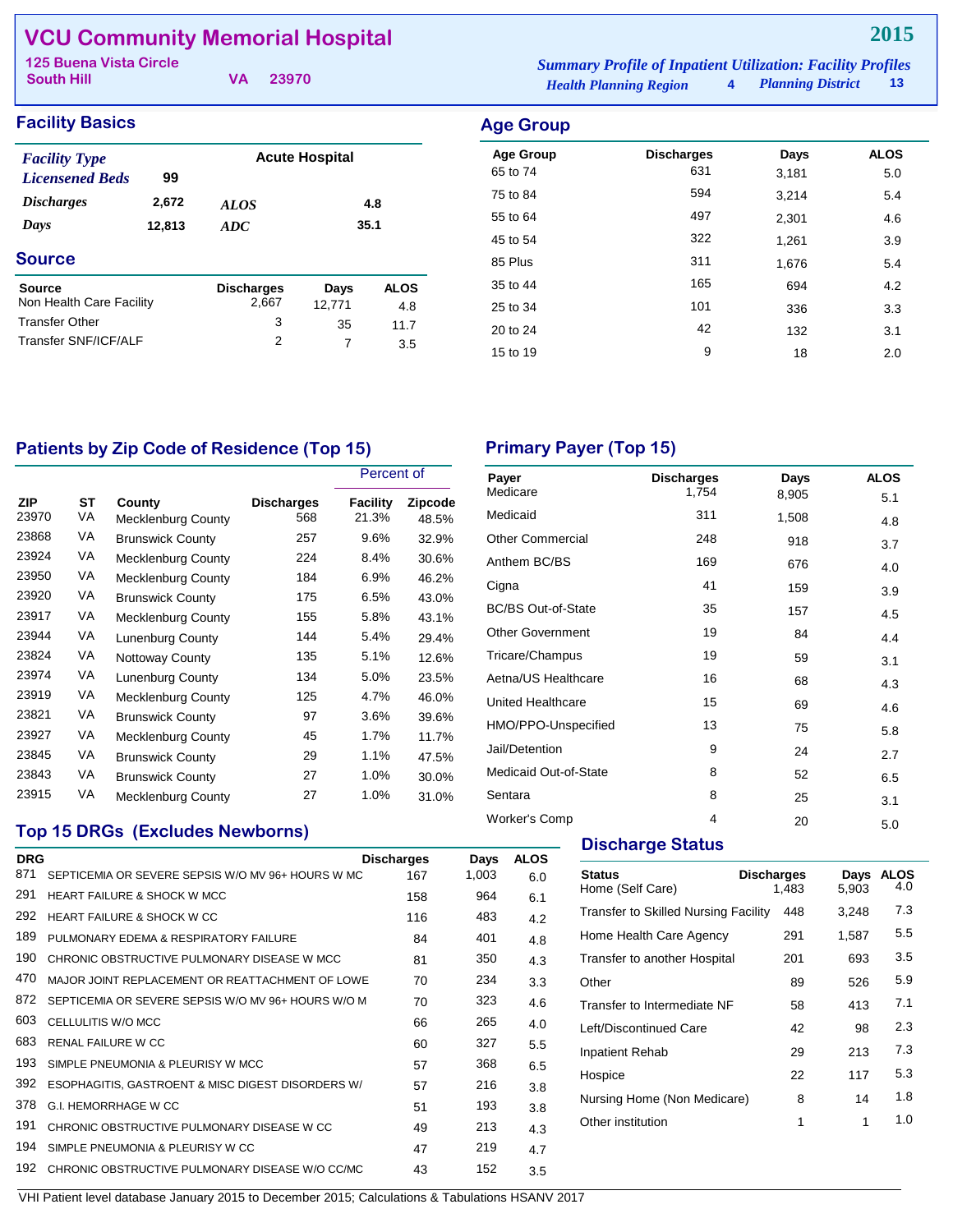## **Centra Southside Community Hospital**

**Farmville**

| <b>800 Oak Street</b> |          | <b>Summary Profile of Inpatient Utilization: Facility Profiles</b> |                     |       |
|-----------------------|----------|--------------------------------------------------------------------|---------------------|-------|
| <b>Farmville</b>      | VA 23901 | <b>Health Planning Region</b>                                      | 4 Planning District | $-14$ |

### **Facility Basics Age Group Age Group**

| <b>Facility Type</b>     |        | <b>Acute Hospital</b> |      |  |
|--------------------------|--------|-----------------------|------|--|
| <b>Licensened Beds</b>   | 101    |                       |      |  |
| <i><b>Discharges</b></i> | 3,819  | <i>ALOS</i>           | 3.0  |  |
| Days                     | 11,640 | ADC.                  | 31.9 |  |

#### **Source**

| Source                   | <b>Discharges</b> | Days  | <b>ALOS</b> |
|--------------------------|-------------------|-------|-------------|
| Non Health Care Facility | 3,158             | 9,557 | 3.0         |
| Physician/Clinic         | 383               | 1,001 | 2.6         |
| Transfer SNF/ICF/ALF     | 222               | 878   | 4.0         |
| Court/Law                | 37                | 129   | 3.5         |
| <b>Transfer Other</b>    | 12                | 38    | 3.2         |
| <b>Transfer Hospital</b> | 5                 | 30    | 6.0         |
| Other                    | 2                 | 7     | 3.5         |

## Patients by Zip Code of Residence (Top 15) Primary Payer (Top 15)

|              |          |                                       |                            | Percent of        |                  |  |  |
|--------------|----------|---------------------------------------|----------------------------|-------------------|------------------|--|--|
| ZIP<br>23901 | ST<br>VA | County<br><b>Prince Edward County</b> | <b>Discharges</b><br>1,118 | Facility<br>29.3% | Zipcode<br>54.2% |  |  |
| 23947        | VA       | <b>Charlotte County</b>               | 277                        | 7.3%              | 50.3%            |  |  |
| 23936        | VA       | <b>Buckingham County</b>              | 252                        | 6.6%              | 31.9%            |  |  |
| 23930        | VA       | <b>Nottoway County</b>                | 220                        | 5.8%              | 29.8%            |  |  |
| 23824        | VA       | Nottoway County                       | 218                        | 5.7%              | 20.4%            |  |  |
| 23922        | VA       | Nottoway County                       | 173                        | 4.5%              | 41.1%            |  |  |
| 23040        | VA       | <b>Cumberland County</b>              | 165                        | 4.3%              | 24.3%            |  |  |
| 23966        | VA       | <b>Prince Edward County</b>           | 147                        | 3.8%              | 47.6%            |  |  |
| 23958        | VA       | <b>Appomattox County</b>              | 136                        | 3.6%              | 31.9%            |  |  |
| 23960        | VA       | <b>Prince Edward County</b>           | 131                        | 3.4%              | 52.4%            |  |  |
| 23923        | VA       | <b>Charlotte County</b>               | 127                        | 3.3%              | 37.5%            |  |  |
| 23974        | VA       | <b>Lunenburg County</b>               | 118                        | 3.1%              | 20.7%            |  |  |
| 23954        | VA       | <b>Prince Edward County</b>           | 111                        | 2.9%              | 44.4%            |  |  |
| 23937        | VA       | <b>Charlotte County</b>               | 81                         | 2.1%              | 35.4%            |  |  |
| 23944        | VA       | Lunenburg County                      | 56                         | 1.5%              | 11.5%            |  |  |

## **Top 15 DRGs (Excludes Newborns)**

| <b>DRG</b> |                                                      | <b>Discharges</b> | Days  | <b>ALOS</b> |
|------------|------------------------------------------------------|-------------------|-------|-------------|
| 871        | SEPTICEMIA OR SEVERE SEPSIS W/O MV 96+ HOURS W MC    | 300               | 1,332 | 4.4         |
| 775        | VAGINAL DELIVERY W/O COMPLICATING DIAGNOSES          | 206               | 440   | 2.1         |
| 189        | PULMONARY EDEMA & RESPIRATORY FAILURE                | 131               | 480   | 3.7         |
| 392        | ESOPHAGITIS, GASTROENT & MISC DIGEST DISORDERS W/    | 109               | 239   | 2.2         |
| 191        | CHRONIC OBSTRUCTIVE PULMONARY DISEASE W CC           | 107               | 310   | 2.9         |
| 292        | HEART FAILURE & SHOCK W CC                           | 97                | 275   | 2.8         |
| 872        | SEPTICEMIA OR SEVERE SEPSIS W/O MV 96+ HOURS W/O M   | 97                | 319   | 3.3         |
| 683        | <b>RENAL FAILURE W CC</b>                            | 92                | 275   | 3.0         |
| 203        | BRONCHITIS & ASTHMA W/O CC/MCC                       | 91                | 184   | 2.0         |
| 638        | <b>DIABETES W CC</b>                                 | 80                | 196   | 2.5         |
| 641        | MISC DISORDERS OF NUTRITION, METABOLISM, FLUIDS/ELEC | 79                | 164   | 2.1         |
| 291        | <b>HEART FAILURE &amp; SHOCK W MCC</b>               | 71                | 221   | 3.1         |
| 682        | <b>RENAL FAILURE W MCC</b>                           | 65                | 256   | 3.9         |
| 766        | CESAREAN SECTION W/O CC/MCC                          | 60                | 149   | 2.5         |
| 690        | KIDNEY & URINARY TRACT INFECTIONS W/O MCC            | 54                | 155   | 2.9         |
|            |                                                      |                   |       |             |

| <b>Age Group</b> | <b>Discharges</b> | Days  | <b>ALOS</b> |
|------------------|-------------------|-------|-------------|
| 75 to 84         | 673               | 2,339 | 3.5         |
| 65 to 74         | 610               | 2,011 | 3.3         |
| 85 Plus          | 514               | 1.849 | 3.6         |
| 55 to 64         | 506               | 1,643 | 3.2         |
| 25 to 34         | 369               | 893   | 2.4         |
| 45 to 54         | 350               | 1.028 | 2.9         |

35 to 44 237 641 2.7 20 to 24 223 513 2.3 0 to 4  $208$  441  $2.1$ 15 to 19 151 151 2.3 5 to 9 1 2.1 10 to 14 20 40 2.0

| Payer<br>Medicare         | <b>Discharges</b><br>2,077 | Days  | <b>ALOS</b> |
|---------------------------|----------------------------|-------|-------------|
|                           |                            | 7,056 | 3.4         |
| Anthem BC/BS              | 472                        | 1,343 | 2.9         |
| Medicaid                  | 363                        | 967   | 2.7         |
| Sentara                   | 341                        | 815   | 2.4         |
| Self Pay                  | 231                        | 534   | 2.3         |
| <b>Other Commercial</b>   | 71                         | 219   | 3.1         |
| <b>BC/BS Out-of-State</b> | 54                         | 126   | 2.3         |
| <b>Other Government</b>   | 40                         | 114   | 2.9         |
| Aetna/US Healthcare       | 30                         | 78    | 2.6         |
| Unknown                   | 30                         | 82    | 2.7         |
| Tricare/Champus           | 26                         | 52    | 2.0         |
| Cigna                     | 17                         | 36    | 2.1         |
| <b>United Healthcare</b>  | 16                         | 42    | 2.6         |
| Jail/Detention            | 12                         | 51    | 4.3         |
| Southern Health           | 11                         | 38    | 3.5         |

#### **Discharge Status**

| <b>Status</b><br>Home (Self Care)           | <b>Discharges</b><br>1,795 | Days<br>4,250 | <b>ALOS</b><br>2.4 |
|---------------------------------------------|----------------------------|---------------|--------------------|
| Home Health Care Agency                     | 849                        | 2,925         | 3.5                |
| <b>Transfer to Skilled Nursing Facility</b> | 608                        | 2,591         | 4.3                |
| Transfer to another Hospital                | 159                        | 366           | 2.3                |
| Transfer to Intermediate NF                 | 122                        | 496           | 4.1                |
| Other                                       | 71                         | 262           | 3.7                |
| Hospice                                     | 66                         | 237           | 3.6                |
| Not Specified                               | 41                         | 134           | 3.3                |
| Long Term Acute                             | 36                         | 168           | 4.7                |
| Left/Discontinued Care                      | 24                         | 33            | 1.4                |
| Nursing Home (Non Medicare)                 | 18                         | 34            | 1.9                |
| <b>Inpatient Hospice</b>                    | 13                         | 80            | 6.2                |
| Other institution                           | 11                         | 38            | 3.5                |
|                                             |                            |               |                    |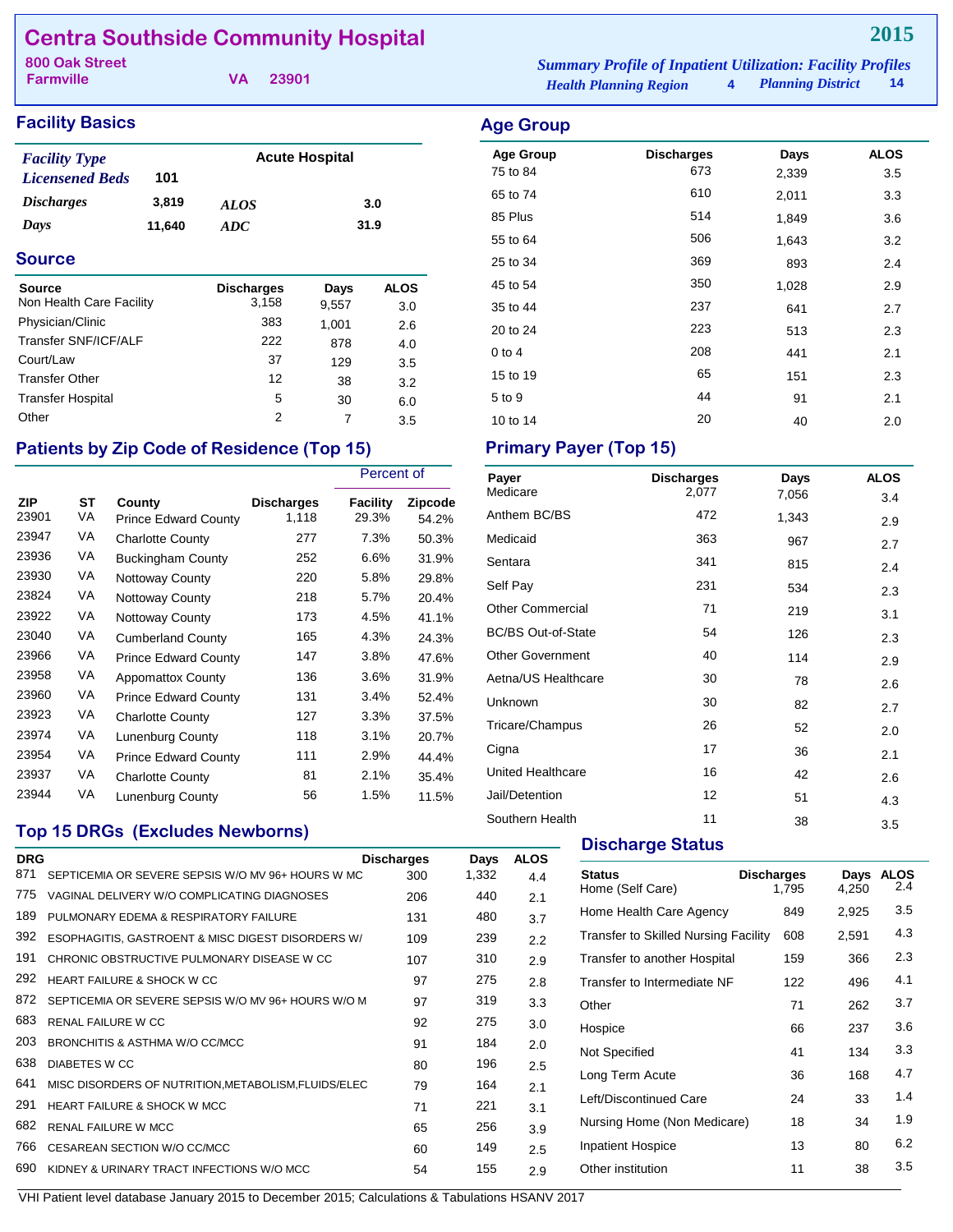## **Bon Secours Memorial Regional Medical Center**

| 8260 Atlee Road       |          | <b>Summary Profile of Inpatient Utilization: Facility Profiles</b> |                     |      |
|-----------------------|----------|--------------------------------------------------------------------|---------------------|------|
| <b>Mechanicsville</b> | VA 23116 | <b>Health Planning Region</b>                                      | 4 Planning District | - 15 |

## **Facility Basics**

| <b>Facility Type</b>   |        | <b>Acute Hospital</b> |       |
|------------------------|--------|-----------------------|-------|
| <b>Licensened Beds</b> | 225    |                       |       |
| <b>Discharges</b>      | 13,752 | <b>ALOS</b>           | 4.6   |
| Days                   | 63,528 | ADC.                  | 174.0 |

#### **Source**

| Source<br>Non Health Care Facility | <b>Discharges</b><br>12,281 | Days<br>56,804 | <b>ALOS</b><br>4.6 |
|------------------------------------|-----------------------------|----------------|--------------------|
| Physician/Clinic                   | 628                         | 3,380          | 5.4                |
| <b>Transfer Hospital</b>           | 322                         | 1,724          | 5.3                |
| <b>Transfer Other</b>              | 262                         | 743            | 2.8                |
| Not Specified                      | 235                         | 795            | 3.4                |
| Other                              | 17                          | 61             | 3.6                |
| Transfer SNF/ICF/ALF               | 6                           | 19             | 3.2                |

| <b>Age Group</b> |                   |        |             |
|------------------|-------------------|--------|-------------|
| <b>Age Group</b> | <b>Discharges</b> | Days   | <b>ALOS</b> |
| 65 to 74         | 3,112             | 14,823 | 4.8         |
| 75 to 84         | 2,652             | 13,547 | 5.1         |
| 55 to 64         | 2,293             | 11.040 | 4.8         |
| 85 Plus          | 1,638             | 8,825  | 5.4         |
| 45 to 54         | 1,393             | 6,389  | 4.6         |
| 25 to 34         | 1,250             | 3,965  | 3.2         |
| 35 to 44         | 812               | 3,190  | 3.9         |
| 20 to 24         | 482               | 1,403  | 2.9         |
| 15 to 19         | 120               | 346    | 2.9         |

## Patients by Zip Code of Residence (Top 15) Primary Payer (Top 15)

|                     |                 |                            |                            | Percent of        |                         |
|---------------------|-----------------|----------------------------|----------------------------|-------------------|-------------------------|
| <b>ZIP</b><br>23111 | <b>ST</b><br>VA | County<br>Hanover County   | <b>Discharges</b><br>1,939 | Facility<br>14.1% | <b>Zipcode</b><br>54.6% |
| 23223               | VA              | <b>Henrico County</b>      | 1,215                      | 8.8%              | 17.9%                   |
| 23231               | VA              | <b>Henrico County</b>      | 1,053                      | 7.7%              | 26.3%                   |
| 23116               | VA              | <b>Hanover County</b>      | 985                        | 7.2%              | 44.7%                   |
| 23222               | VA              | <b>Richmond City</b>       | 761                        | 5.5%              | 18.0%                   |
| 23150               | VA              | <b>Henrico County</b>      | 707                        | 5.1%              | 46.9%                   |
| 23227               | VA              | <b>Henrico County</b>      | 627                        | 4.6%              | 16.9%                   |
| 23005               | VA              | Hanover County             | 607                        | 4.4%              | 36.2%                   |
| 23075               | VA              | <b>Henrico County</b>      | 522                        | 3.8%              | 38.6%                   |
| 23009               | VA              | King William County        | 345                        | 2.5%              | 56.6%                   |
| 23141               | VA              | New Kent County            | 331                        | 2.4%              | 47.3%                   |
| 22546               | VA              | <b>Caroline County</b>     | 285                        | 2.1%              | 17.8%                   |
| 23059               | VA              | <b>Hanover County</b>      | 218                        | 1.6%              | 10.4%                   |
| 23030               | VA              | <b>Charles City County</b> | 203                        | 1.5%              | 30.9%                   |
| 23086               | VA              | King William County        | 196                        | 1.4%              | 57.3%                   |

## **Top 15 DRGs (Excludes Newborns)**

| <b>DRG</b> |                                                    | <b>Discharges</b> | Days  | <b>ALOS</b> |
|------------|----------------------------------------------------|-------------------|-------|-------------|
| 871        | SEPTICEMIA OR SEVERE SEPSIS W/O MV 96+ HOURS W MC  | 1.081             | 6,407 | 5.9         |
| 775        | VAGINAL DELIVERY W/O COMPLICATING DIAGNOSES        | 724               | 1,723 | 2.4         |
| 470        | MAJOR JOINT REPLACEMENT OR REATTACHMENT OF LOWE    | 608               | 1,411 | 2.3         |
| 189        | PULMONARY EDEMA & RESPIRATORY FAILURE              | 445               | 1,725 | 3.9         |
| 291        | <b>HEART FAILURE &amp; SHOCK W MCC</b>             | 405               | 2,238 | 5.5         |
| 872        | SEPTICEMIA OR SEVERE SEPSIS W/O MV 96+ HOURS W/O M | 345               | 1,402 | 4.1         |
| 765        | CESAREAN SECTION W CC/MCC                          | 279               | 966   | 3.5         |
| 378        | <b>G.I. HEMORRHAGE W CC</b>                        | 255               | 833   | 3.3         |
| 766        | CESAREAN SECTION W/O CC/MCC                        | 242               | 694   | 2.9         |
| 683        | <b>RENAL FAILURE W CC</b>                          | 225               | 950   | 4.2         |
| 682        | <b>RENAL FAILURE W MCC</b>                         | 209               | 1,059 | 5.1         |
| 065        | INTRACRANIAL HEMORRHAGE OR CEREBRAL INFARCTION     | 204               | 714   | 3.5         |
| 247        | PERC CARDIOVASC PROC W DRUG-ELUTING STENT W/O MC   | 181               | 471   | 2.6         |
| 392        | ESOPHAGITIS, GASTROENT & MISC DIGEST DISORDERS W/  | 171               | 643   | 3.8         |
| 774        | VAGINAL DELIVERY W COMPLICATING DIAGNOSES          | 167               | 532   | 3.2         |
|            |                                                    |                   |       |             |

| Payer                     | <b>Discharges</b> | Days   | <b>ALOS</b> |
|---------------------------|-------------------|--------|-------------|
| Medicare                  | 7,781             | 39,201 | 5.0         |
| Anthem BC/BS              | 2,138             | 8,719  | 4.1         |
| Medicaid                  | 1,253             | 5,257  | 4.2         |
| Self Pay                  | 594               | 2,365  | 4.0         |
| Cigna                     | 399               | 1,596  | 4.0         |
| Aetna/US Healthcare       | 321               | 1,213  | 3.8         |
| <b>Other Commercial</b>   | 279               | 1,201  | 4.3         |
| United Healthcare         | 238               | 847    | 3.6         |
| Hospice-Unspecified       | 229               | 748    | 3.3         |
| Indigent/Charity          | 191               | 896    | 4.7         |
| <b>BC/BS Out-of-State</b> | 138               | 774    | 5.6         |
| Sentara                   | 79                | 322    | 4.1         |
| Tricare/Champus           | 63                | 206    | 3.3         |
| <b>Other Government</b>   | 24                | 100    | 4.2         |
| <b>Worker's Comp</b>      | 13                | 45     | 3.5         |

### **Discharge Status**

| <b>Status</b><br>Home (Self Care)          | <b>Discharges</b><br>7,498 | Days<br>25,786 | <b>ALOS</b><br>3.4 |
|--------------------------------------------|----------------------------|----------------|--------------------|
| Home Health Care Agency                    | 2,695                      | 13,814         | 5.1                |
| Transfer to Skilled Nursing Facility 1,864 |                            | 13,313         | 7.1                |
| Other                                      | 528                        | 2,707          | 5.1                |
| <b>Inpatient Rehab</b>                     | 424                        | 3,417          | 8.1                |
| Hospice                                    | 260                        | 1.614          | 6.2                |
| <b>Inpatient Hospice</b>                   | 210                        | 1,440          | 6.9                |
| Transfer to another Hospital               | 88                         | 334            | 3.8                |
| Left/Discontinued Care                     | 63                         | 105            | 1.7                |
| Nursing Home (Non Medicare)                | 44                         | 149            | 3.4                |
| Long Term Acute                            | 32                         | 649            | 20.3               |
| Not Specified                              | 21                         | 60             | 2.9                |
| Transfer to Intermediate NF                | 20                         | 115            | 5.8                |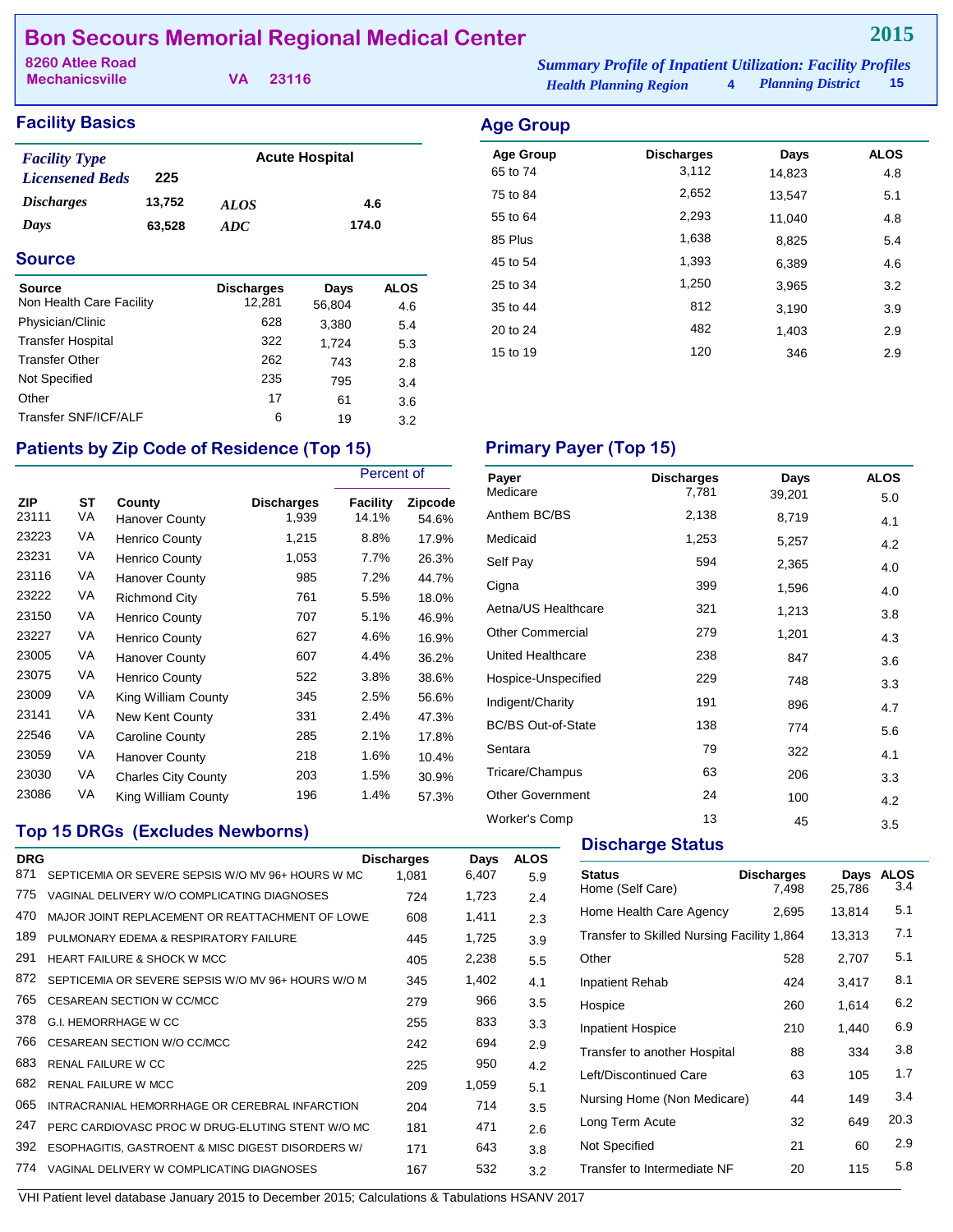## **Bon Secours Richmond Community Hospital**

| 1500 North 28th Street |  | <b>Summary Profile of Inpatient Utilization: Facility Profiles</b> |                               |                        |  |
|------------------------|--|--------------------------------------------------------------------|-------------------------------|------------------------|--|
| <b>Richmond</b>        |  | VA 23223                                                           | <b>Health Planning Region</b> | 4 Planning District 15 |  |

## **Facility Basics Age Group**

| <b>Facility Type</b>     |        | <b>Acute Hospital</b> |      |
|--------------------------|--------|-----------------------|------|
| <b>Licensened Beds</b>   | 104    |                       |      |
| <i><b>Discharges</b></i> | 2.442  | <i>ALOS</i>           | 4.6  |
| Days                     | 11,346 | ADC.                  | 31.1 |

### **Source**

| <b>Source</b><br>Non Health Care Facility | <b>Discharges</b><br>1,618 | Days<br>6,782 | <b>ALOS</b> |
|-------------------------------------------|----------------------------|---------------|-------------|
| <b>Transfer Hospital</b>                  | 706                        | 3,984         | 4.2<br>5.6  |
| Not Specified                             | 92                         | 403           | 4.4         |
| Physician/Clinic                          | 17                         | 92            | 5.4         |
| <b>Transfer Other</b>                     | 5                          | 47            | 9.4         |
| Other                                     | 3                          | 21            | 7.0         |
| Court/Law                                 | 1                          | 17            | 17.0        |

## Patients by Zip Code of Residence (Top 15) **Primary Payer (Top 15)**

|                     |          |                            |                          | Percent of               |                  |
|---------------------|----------|----------------------------|--------------------------|--------------------------|------------------|
| <b>ZIP</b><br>23223 | ST<br>VA | County<br>Henrico County   | <b>Discharges</b><br>696 | <b>Facility</b><br>28.5% | Zipcode<br>10.3% |
| 23222               | VA       | <b>Richmond City</b>       | 237                      | 9.7%                     | 5.6%             |
| 23231               | VA       | <b>Henrico County</b>      | 205                      | 8.4%                     | 5.1%             |
| 23227               | VA       | <b>Henrico County</b>      | 141                      | 5.8%                     | 3.8%             |
| 23224               | VA       | Richmond City              | 86                       | 3.5%                     | 1.5%             |
| 23225               | VA       | <b>Richmond City</b>       | 71                       | 2.9%                     | 1.2%             |
| 23111               | VA       | <b>Hanover County</b>      | 65                       | 2.7%                     | 1.8%             |
| 23075               | VA       | <b>Henrico County</b>      | 63                       | 2.6%                     | 4.7%             |
| 23220               | VA       | Richmond City              | 62                       | 2.5%                     | 2.5%             |
| 23234               | VA       | <b>Chesterfield County</b> | 56                       | 2.3%                     | 1.0%             |
| 23219               | VA       | <b>Richmond City</b>       | 49                       | 2.0%                     | 8.6%             |
| 23228               | VA       | <b>Henrico County</b>      | 42                       | 1.7%                     | 1.1%             |
| 23150               | VA       | <b>Henrico County</b>      | 33                       | 1.4%                     | 2.2%             |
| 23116               | VA       | Hanover County             | 28                       | 1.1%                     | 1.3%             |
| 23005               | VA       | <b>Hanover County</b>      | 27                       | 1.1%                     | 1.6%             |

| <b>Age Group</b> |                   |       |             |
|------------------|-------------------|-------|-------------|
| <b>Age Group</b> | <b>Discharges</b> | Days  | <b>ALOS</b> |
| 45 to 54         | 496               | 2,237 | 4.5         |
| 55 to 64         | 454               | 2,362 | 5.2         |
| 25 to 34         | 453               | 2,132 | 4.7         |
| 35 to 44         | 413               | 1,796 | 4.3         |
| 20 to 24         | 222               | 975   | 4.4         |
| 65 to 74         | 196               | 864   | 4.4         |
| 75 to 84         | 92                | 470   | 5.1         |
| 15 to 19         | 67                | 314   | 4.7         |
| 85 Plus          | 49                | 196   | 4.0         |

| Payer                     | <b>Discharges</b> | Days  | <b>ALOS</b> |
|---------------------------|-------------------|-------|-------------|
| Medicare                  | 715               | 3,944 | 5.5         |
| Medicaid                  | 549               | 2,451 | 4.5         |
| Self Pay                  | 440               | 1,414 | 3.2         |
| Anthem BC/BS              | 183               | 760   | 4.2         |
| Jail/Detention            | 143               | 830   | 5.8         |
| Indigent/Charity          | 111               | 423   | 3.8         |
| <b>Other Commercial</b>   | 59                | 227   | 3.9         |
| <b>BC/BS Out-of-State</b> | 52                | 346   | 6.7         |
| HMO/PPO-Unspecified       | 49                | 323   | 6.6         |
| Aetna/US Healthcare       | 30                | 144   | 4.8         |
| Cigna                     | 30                | 132   | 4.4         |
| <b>United Healthcare</b>  | 22                | 98    | 4.5         |
| Sentara                   | 15                | 61    | 4.1         |
| Medicaid Out-of-State     | 12                | 58    | 4.8         |
| Tricare/Champus           | 12                | 32    | 2.7         |

## **Top 15 DRGs (Excludes Newborns)**

|            | <b>TOD TO DIVOS TEACHERS NEWDOLIS!</b>             | <b>Discharge Status</b> |       |             |                                             |                   |       |                    |
|------------|----------------------------------------------------|-------------------------|-------|-------------|---------------------------------------------|-------------------|-------|--------------------|
| <b>DRG</b> |                                                    | <b>Discharges</b>       | Days  | <b>ALOS</b> |                                             |                   |       |                    |
| 885        | <b>PSYCHOSES</b>                                   | 821                     | 6,155 | 7.5         | <b>Status</b>                               | <b>Discharges</b> | Days  | <b>ALOS</b><br>4.8 |
| 881        | DEPRESSIVE NEUROSES                                | 217                     | 560   | 2.6         | Home (Self Care)                            | 1,929             | 9,304 |                    |
| 897        | ALCOHOL/DRUG ABUSE OR DEPENDENCE W/O REHABILITA    | 216                     | 702   | 3.3         | Home Health Care Agency                     | 167               | 692   | 4.1                |
| 882        | NEUROSES EXCEPT DEPRESSIVE                         | 73                      | 161   | 2.2         | Left/Discontinued Care                      | 152               | 256   | 1.7                |
| 191        | CHRONIC OBSTRUCTIVE PULMONARY DISEASE W CC         | 43                      | 109   | 2.5         | Transfer to another Hospital                | 69                | 217   | 3.1                |
| 872        | SEPTICEMIA OR SEVERE SEPSIS W/O MV 96+ HOURS W/O M | 40                      | 143   | 3.6         | Nursing Home (Non Medicare)                 | 29                | 210   | 7.2                |
| 392        | ESOPHAGITIS, GASTROENT & MISC DIGEST DISORDERS W/  | 39                      | 117   | 3.0         | <b>Transfer to Skilled Nursing Facility</b> | 25                | 163   | 6.5                |
| 871        | SEPTICEMIA OR SEVERE SEPSIS W/O MV 96+ HOURS W MC  | 34                      | 217   | 6.4         | Not Specified                               | 17                | 74    | 4.3                |
| 918        | POISONING & TOXIC EFFECTS OF DRUGS W/O MCC         | 33                      | 95    | 2.9         | Inpatient Rehab                             | 13                | 72    | 5.5                |
| 189        | PULMONARY EDEMA & RESPIRATORY FAILURE              | 32                      | 114   | 3.6         |                                             |                   |       |                    |
| 603        | CELLULITIS W/O MCC                                 | 32                      | 84    | 2.6         | Other                                       | 12                | 92    | 7.7                |
| 638        | <b>DIABETES W CC</b>                               | 32                      | 99    | 3.1         | Hospice                                     | 10                | 59    | 5.9                |
| 292        | <b>HEART FAILURE &amp; SHOCK W CC</b>              | 30                      | 73    | 2.4         | <b>Inpatient Hospice</b>                    | 9                 | 70    | 7.8                |
| 683        | <b>RENAL FAILURE W CC</b>                          | 27                      | 91    | 3.4         | Other institution                           | 5                 | 77    | 15.4               |
| 894        | ALCOHOL/DRUG ABUSE OR DEPENDENCE, LEFT AMA         | 27                      | 47    | 1.7         | Transfer to Intermediate NF                 | 4                 | 60    | 15.0               |
|            |                                                    |                         |       |             |                                             |                   |       |                    |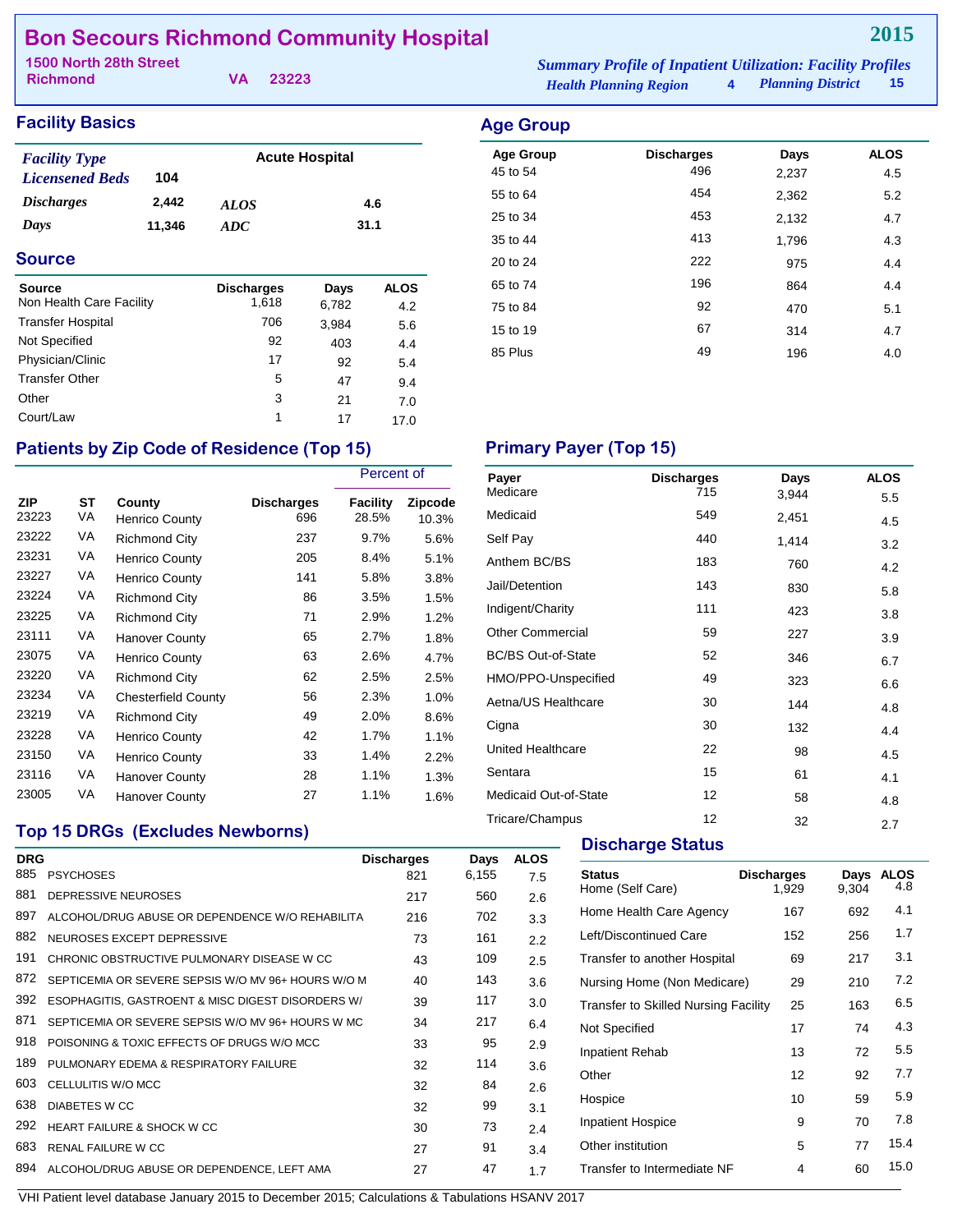## **Bon Secours St. Francis Medical Center**

| 13700 St. Francis Boulevard |  |          | <b>Summary Profile of Inpatient Utilization: Facility Profiles</b> |                     |  |      |
|-----------------------------|--|----------|--------------------------------------------------------------------|---------------------|--|------|
| <b>Midlothian</b>           |  | VA 23114 | <b>Health Planning Region</b>                                      | 4 Planning District |  | - 15 |

## **Facility Basics Age Group**

| <b>Facility Type</b>     |        | <b>Acute Hospital</b> |       |  |  |
|--------------------------|--------|-----------------------|-------|--|--|
| <b>Licensened Beds</b>   | 130    |                       |       |  |  |
| <i><b>Discharges</b></i> | 9,494  | <i>ALOS</i>           | 3.9   |  |  |
| Days                     | 36,806 | ADC.                  | 100.8 |  |  |

### **Source**

| <b>Source</b>            | <b>Discharges</b> | Days   | <b>ALOS</b> |
|--------------------------|-------------------|--------|-------------|
| Non Health Care Facility | 7,132             | 29,898 | 4.2         |
| Physician/Clinic         | 1,893             | 5,422  | 2.9         |
| <b>Transfer Other</b>    | 197               | 526    | 2.7         |
| <b>Transfer Hospital</b> | 122               | 501    | 4.1         |
| Not Specified            | 118               | 368    | 3.1         |
| Other                    | 19                | 54     | 2.8         |
| Transfer SNF/ICF/ALF     | 11                | 24     | 2.2         |

# *Health Planning Region* **4**

| <b>Age Group</b> | <b>Discharges</b> | Days  | <b>ALOS</b> |
|------------------|-------------------|-------|-------------|
| 65 to 74         | 1,830             | 8,032 | 4.4         |
| 25 to 34         | 1,698             | 4,837 | 2.8         |
| 55 to 64         | 1,353             | 5,737 | 4.2         |
| 75 to 84         | 1,286             | 5,711 | 4.4         |
| 45 to 54         | 918               | 3,584 | 3.9         |
| 35 to 44         | 907               | 3,109 | 3.4         |
| 85 Plus          | 813               | 3,894 | 4.8         |
| 20 to 24         | 570               | 1,573 | 2.8         |
| 15 to 19         | 118               | 325   | 2.8         |
| 10 to 14         | 1                 | 4     | 4.0         |
|                  |                   |       |             |

## Patients by Zip Code of Residence (Top 15) **Primary Payer (Top 15)**

|                     |          |                                      |                            | Percent of        |                  |
|---------------------|----------|--------------------------------------|----------------------------|-------------------|------------------|
| <b>ZIP</b><br>23112 | ST<br>VA | County<br><b>Chesterfield County</b> | <b>Discharges</b><br>1,306 | Facility<br>13.8% | Zipcode<br>33.9% |
| 23139               | VA       | Powhatan County                      | 798                        | 8.4%              | 32.1%            |
| 23832               | VA       | <b>Chesterfield County</b>           | 719                        | 7.6%              | 22.5%            |
| 23831               | VA       | <b>Chesterfield County</b>           | 472                        | 5.0%              | 12.7%            |
| 23236               | VA       | <b>Chesterfield County</b>           | 456                        | 4.8%              | 16.3%            |
| 23114               | VA       | <b>Chesterfield County</b>           | 446                        | 4.7%              | 31.3%            |
| 23002               | VA       | Amelia County                        | 418                        | 4.4%              | 30.4%            |
| 23234               | VA       | <b>Chesterfield County</b>           | 378                        | 4.0%              | 7.0%             |
| 23113               | VA       | <b>Chesterfield County</b>           | 348                        | 3.7%              | 17.1%            |
| 23838               | VA       | <b>Chesterfield County</b>           | 313                        | 3.3%              | 23.1%            |
| 23237               | VA       | <b>Chesterfield County</b>           | 297                        | 3.1%              | 10.7%            |
| 23235               | VA       | <b>Chesterfield County</b>           | 291                        | 3.1%              | 7.7%             |
| 23824               | VA       | Nottoway County                      | 206                        | 2.2%              | 19.3%            |
| 23225               | VA       | Richmond City                        | 192                        | 2.0%              | 3.1%             |
| 23834               | VA       | <b>Colonial Heights City</b>         | 186                        | 2.0%              | 5.3%             |

## **Top 15 DRGs (Excludes Newborns)**

| <b>DRG</b> |                                                    | <b>Discharges</b> | Days  | <b>ALOS</b> |
|------------|----------------------------------------------------|-------------------|-------|-------------|
| 775        | VAGINAL DELIVERY W/O COMPLICATING DIAGNOSES        | 1.297             | 3,027 | 2.3         |
| 470        | MAJOR JOINT REPLACEMENT OR REATTACHMENT OF LOWE    | 548               | 1,598 | 2.9         |
| 871        | SEPTICEMIA OR SEVERE SEPSIS W/O MV 96+ HOURS W MC  | 548               | 3,100 | 5.7         |
| 766        | CESAREAN SECTION W/O CC/MCC                        | 358               | 1,095 | 3.1         |
| 765        | CESAREAN SECTION W CC/MCC                          | 345               | 1,278 | 3.7         |
| 774        | VAGINAL DELIVERY W COMPLICATING DIAGNOSES          | 287               | 816   | 2.8         |
| 189        | PULMONARY FDFMA & RESPIRATORY FAILURE              | 207               | 918   | 4.4         |
| 872        | SEPTICEMIA OR SEVERE SEPSIS W/O MV 96+ HOURS W/O M | 206               | 730   | 3.5         |
| 291        | <b>HEART FAILURE &amp; SHOCK W MCC</b>             | 170               | 845   | 5.0         |
| 460        | SPINAL FUSION EXCEPT CERVICAL W/O MCC              | 156               | 567   | 3.6         |
| 378        | <b>G.I. HEMORRHAGE W CC</b>                        | 123               | 388   | 3.1         |
| 392        | ESOPHAGITIS, GASTROENT & MISC DIGEST DISORDERS W/  | 118               | 435   | 3.7         |
| 603        | CELLULITIS W/O MCC                                 | 102               | 310   | 3.0         |
| 683        | <b>RENAL FAILURE W CC</b>                          | 101               | 347   | 3.4         |
| 473        | CERVICAL SPINAL FUSION W/O CC/MCC                  | 95                | 146   | 1.5         |

| Payer                     | <b>Discharges</b> | Days   | <b>ALOS</b> |
|---------------------------|-------------------|--------|-------------|
| Medicare                  | 4,059             | 18,330 | 4.5         |
| Anthem BC/BS              | 1,887             | 6,178  | 3.3         |
| Medicaid                  | 950               | 3,215  | 3.4         |
| Cigna                     | 430               | 1,302  | 3.0         |
| Aetna/US Healthcare       | 418               | 1,363  | 3.3         |
| Self Pay                  | 412               | 1,516  | 3.7         |
| <b>Other Commercial</b>   | 334               | 1,297  | 3.9         |
| Tricare/Champus           | 259               | 679    | 2.6         |
| United Healthcare         | 235               | 868    | 3.7         |
| Indigent/Charity          | 161               | 667    | 4.1         |
| <b>BC/BS Out-of-State</b> | 108               | 515    | 4.8         |
| Hospice-Unspecified       | 96                | 335    | 3.5         |
| Sentara                   | 77                | 237    | 3.1         |
| <b>Worker's Comp</b>      | 27                | 90     | 3.3         |
| <b>Other Government</b>   | 14                | 92     | 6.6         |

## **Discharge Status**

| <b>Status</b><br>Home (Self Care)    | <b>Discharges</b><br>5,983 | Days<br>17,848 | <b>ALOS</b><br>3.0 |
|--------------------------------------|----------------------------|----------------|--------------------|
| Home Health Care Agency              | 1,777                      | 7,637          | 4.3                |
| Transfer to Skilled Nursing Facility | 696                        | 4,959          | 7.1                |
| Inpatient Rehab                      | 368                        | 2,487          | 6.8                |
| Other                                | 229                        | 1,198          | 5.2                |
| Transfer to another Hospital         | 121                        | 564            | 4.7                |
| Hospice                              | 120                        | 754            | 6.3                |
| <b>Inpatient Hospice</b>             | 75                         | 573            | 7.6                |
| Left/Discontinued Care               | 44                         | 155            | 3.5                |
| Nursing Home (Non Medicare)          | 28                         | 92             | 3.3                |
| Long Term Acute                      | 22                         | 403            | 18.3               |
| Not Specified                        | 19                         | 85             | 4.5                |
| Transfer to Intermediate NF          | 6                          | 23             | 3.8                |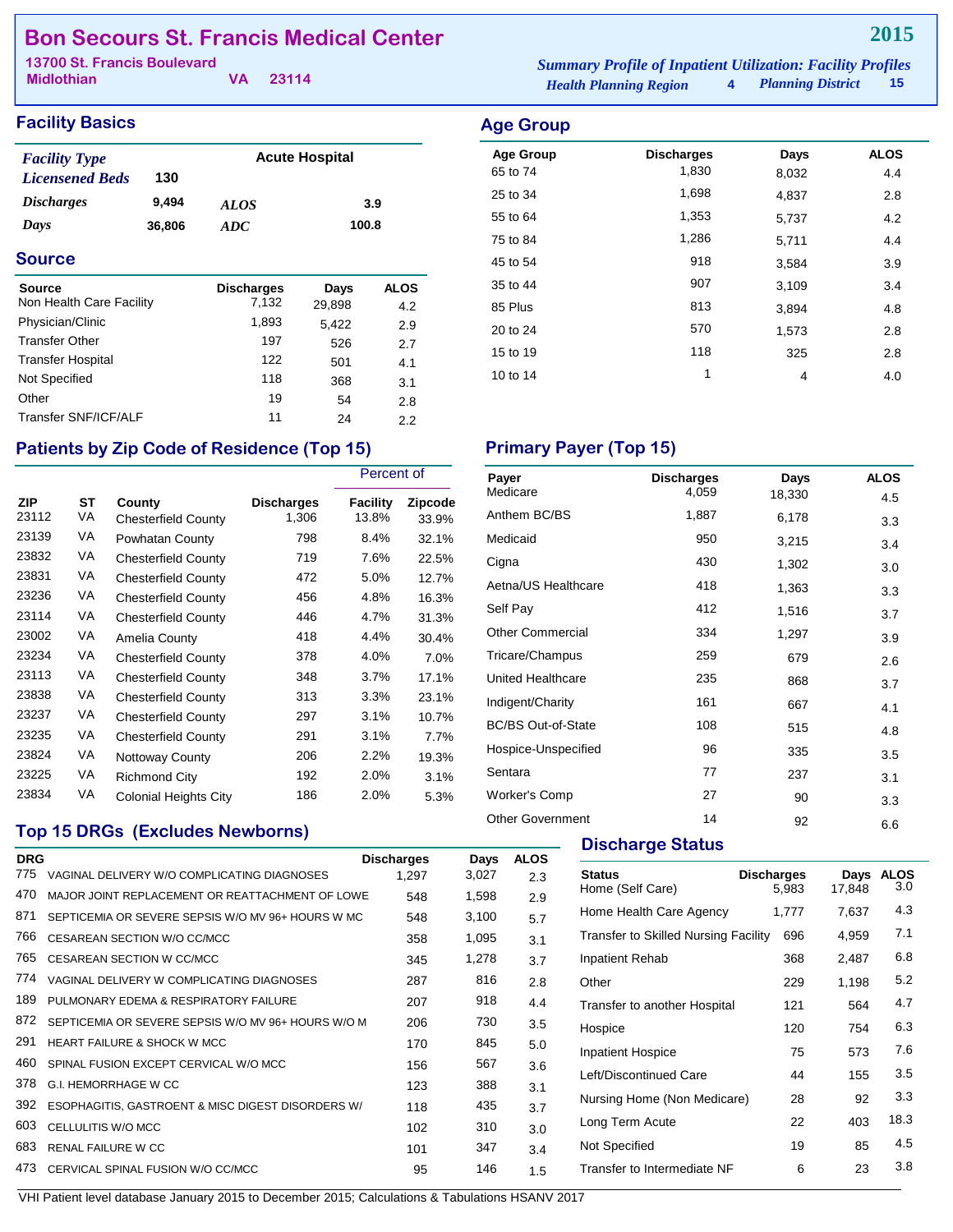## **Bon Secours St. Mary's Hospital**

**Richmond**

**VA 23226**

### **Facility Basics Age Group**

| <b>Facility Type</b>     |        | <b>Acute Hospital</b> |       |  |
|--------------------------|--------|-----------------------|-------|--|
| <b>Licensened Beds</b>   | 362    |                       |       |  |
| <i><b>Discharges</b></i> | 19.120 | <b>ALOS</b>           | 4.9   |  |
| Days                     | 93,008 | ADC                   | 254.8 |  |

#### **Source**

| <b>Source</b><br>Non Health Care Facility | <b>Discharges</b><br>16,786 | Days<br>78,324 | <b>ALOS</b><br>4.7 |
|-------------------------------------------|-----------------------------|----------------|--------------------|
| <b>Transfer Hospital</b>                  | 1,108                       | 7,604          | 6.9                |
| Physician/Clinic                          | 880                         | 4,891          | 5.6                |
| Not Specified                             | 266                         | 1,790          | 6.7                |
| <b>Transfer Other</b>                     | 56                          | 269            | 4.8                |
| Transfer SNF/ICF/ALF                      | 14                          | 75             | 5.4                |
| Other                                     | 9                           | 34             | 3.8                |

## Patients by Zip Code of Residence (Top 15) Primary Payer (Top 15)

|                     |                 |                                 |                            | Percent of              |                         |
|---------------------|-----------------|---------------------------------|----------------------------|-------------------------|-------------------------|
| <b>ZIP</b><br>23228 | <b>ST</b><br>VA | County<br><b>Henrico County</b> | <b>Discharges</b><br>1,173 | <b>Facility</b><br>6.1% | <b>Zipcode</b><br>29.5% |
| 23227               | VA              | <b>Henrico County</b>           | 1,036                      | 5.4%                    | 27.9%                   |
| 23229               | VA              | <b>Henrico County</b>           | 940                        | 4.9%                    | 31.3%                   |
| 23223               | VA              | <b>Henrico County</b>           | 840                        | 4.4%                    | 12.4%                   |
| 23060               | VA              | <b>Henrico County</b>           | 771                        | 4.0%                    | 26.4%                   |
| 23238               | VA              | <b>Henrico County</b>           | 727                        | 3.8%                    | 31.1%                   |
| 23222               | VA              | <b>Richmond City</b>            | 696                        | 3.6%                    | 16.4%                   |
| 23233               | VA              | <b>Henrico County</b>           | 668                        | 3.5%                    | 29.3%                   |
| 23226               | VA              | <b>Richmond City</b>            | 646                        | 3.4%                    | 44.6%                   |
| 23231               | VA              | <b>Henrico County</b>           | 590                        | 3.1%                    | 14.7%                   |
| 23059               | VA              | <b>Hanover County</b>           | 574                        | 3.0%                    | 27.3%                   |
| 23220               | VA              | <b>Richmond City</b>            | 563                        | 2.9%                    | 22.8%                   |
| 23225               | VA              | <b>Richmond City</b>            | 511                        | 2.7%                    | 8.3%                    |
| 23111               | VA              | Hanover County                  | 457                        | 2.4%                    | 12.9%                   |
| 23235               | VA              | <b>Chesterfield County</b>      | 412                        | 2.2%                    | 10.9%                   |

## **Top 15 DRGs (Excludes Newborns)**

| <b>DRG</b> |                                                    | <b>Discharges</b> | Days  | <b>ALOS</b> |
|------------|----------------------------------------------------|-------------------|-------|-------------|
| 775        | VAGINAL DELIVERY W/O COMPLICATING DIAGNOSES        | 1.143             | 2,852 | 2.5         |
| 470        | MAJOR JOINT REPLACEMENT OR REATTACHMENT OF LOWE    | 1.098             | 2,784 | 2.5         |
| 885        | <b>PSYCHOSES</b>                                   | 827               | 6,805 | 8.2         |
| 871        | SEPTICEMIA OR SEVERE SEPSIS W/O MV 96+ HOURS W MC  | 666               | 4,300 | 6.5         |
| 765        | CESAREAN SECTION W CC/MCC                          | 361               | 1,984 | 5.5         |
| 392        | ESOPHAGITIS, GASTROENT & MISC DIGEST DISORDERS W/  | 343               | 1,163 | 3.4         |
| 460        | SPINAL FUSION EXCEPT CERVICAL W/O MCC              | 339               | 1,317 | 3.9         |
| 766        | CESAREAN SECTION W/O CC/MCC                        | 332               | 1,131 | 3.4         |
| 203        | BRONCHITIS & ASTHMA W/O CC/MCC                     | 279               | 630   | 2.3         |
| 774        | VAGINAL DELIVERY W COMPLICATING DIAGNOSES          | 263               | 841   | 3.2         |
| 872        | SEPTICEMIA OR SEVERE SEPSIS W/O MV 96+ HOURS W/O M | 240               | 1,040 | 4.3         |
| 603        | CELLULITIS W/O MCC                                 | 233               | 825   | 3.5         |
| 291        | <b>HEART FAILURE &amp; SHOCK W MCC</b>             | 230               | 1,233 | 5.4         |
| 189        | PULMONARY EDEMA & RESPIRATORY FAILURE              | 221               | 948   | 4.3         |
| 292        | HEART FAILURE & SHOCK W CC                         | 192               | 744   | 3.9         |

*Health Planning Region* **4** *Planning District* **15 5801 Bremo Road** *Summary Profile of Inpatient Utilization: Facility Profiles*

## Age Group **Discharges** Days ALOS 65 to 74 3,324 17,816 5.4 55 to 64 2,933 16,844 5.7 75 to 84 **2,512** 13,453 5.4 25 to 34 2,261 8,448 3.7 85 Plus 1,946 9,497 4.9 45 to 54 1,926 10,459 5.4 35 to 44 1,495 6,259 4.2 0 to 4  $926$   $3,079$   $3.3$ 20 to 24 717 3,102 4.3 15 to 19 445 1,818 4.1 10 to 14 329 1,216 3.7

 $5 \text{ to } 9$   $306$   $1,017$   $3.3$ 

| Payer                     | <b>Discharges</b> | Days   | <b>ALOS</b> |
|---------------------------|-------------------|--------|-------------|
| Medicare                  | 8,223             | 44,645 | 5.4         |
| Anthem BC/BS              | 3,615             | 15,185 | 4.2         |
| Medicaid                  | 2,327             | 11,142 | 4.8         |
| Aetna/US Healthcare       | 949               | 3,947  | 4.2         |
| Self Pay                  | 825               | 3,494  | 4.2         |
| <b>Other Commercial</b>   | 703               | 3,230  | 4.6         |
| Cigna                     | 680               | 2,558  | 3.8         |
| United Healthcare         | 437               | 1,932  | 4.4         |
| Indigent/Charity          | 372               | 2,112  | 5.7         |
| Tricare/Champus           | 242               | 742    | 3.1         |
| Hospice-Unspecified       | 198               | 827    | 4.2         |
| <b>BC/BS Out-of-State</b> | 196               | 1,508  | 7.7         |
| Sentara                   | 158               | 545    | 3.5         |
| Jail/Detention            | 72                | 538    | 7.5         |
| HMO/PPO-Unspecified       | 51                | 299    | 5.9         |

#### **Discharge Status**

| <b>Status</b><br>Home (Self Care)          | <b>Discharges</b><br>11,582 | Days<br>44,158 | <b>ALOS</b><br>3.8 |
|--------------------------------------------|-----------------------------|----------------|--------------------|
| Home Health Care Agency                    | 3,448                       | 18,033         | 5.2                |
| Transfer to Skilled Nursing Facility 1,981 |                             | 15,084         | 7.6                |
| Inpatient Rehab                            | 662                         | 5,056          | 7.6                |
| Other                                      | 488                         | 3,741          | 7.7                |
| <b>Inpatient Hospice</b>                   | 216                         | 2,095          | 9.7                |
| Hospice                                    | 201                         | 1,339          | 6.7                |
| Left/Discontinued Care                     | 152                         | 377            | $2.5\,$            |
| Transfer to another Hospital               | 115                         | 675            | 5.9                |
| Nursing Home (Non Medicare)                | 81                          | 318            | 3.9                |
| Transfer to Intermediate NF                | 74                          | 587            | 7.9                |
| Not Specified                              | 50                          | 254            | 5.1                |
| Long Term Acute                            | 50                          | 933            | 18.7               |
|                                            |                             |                |                    |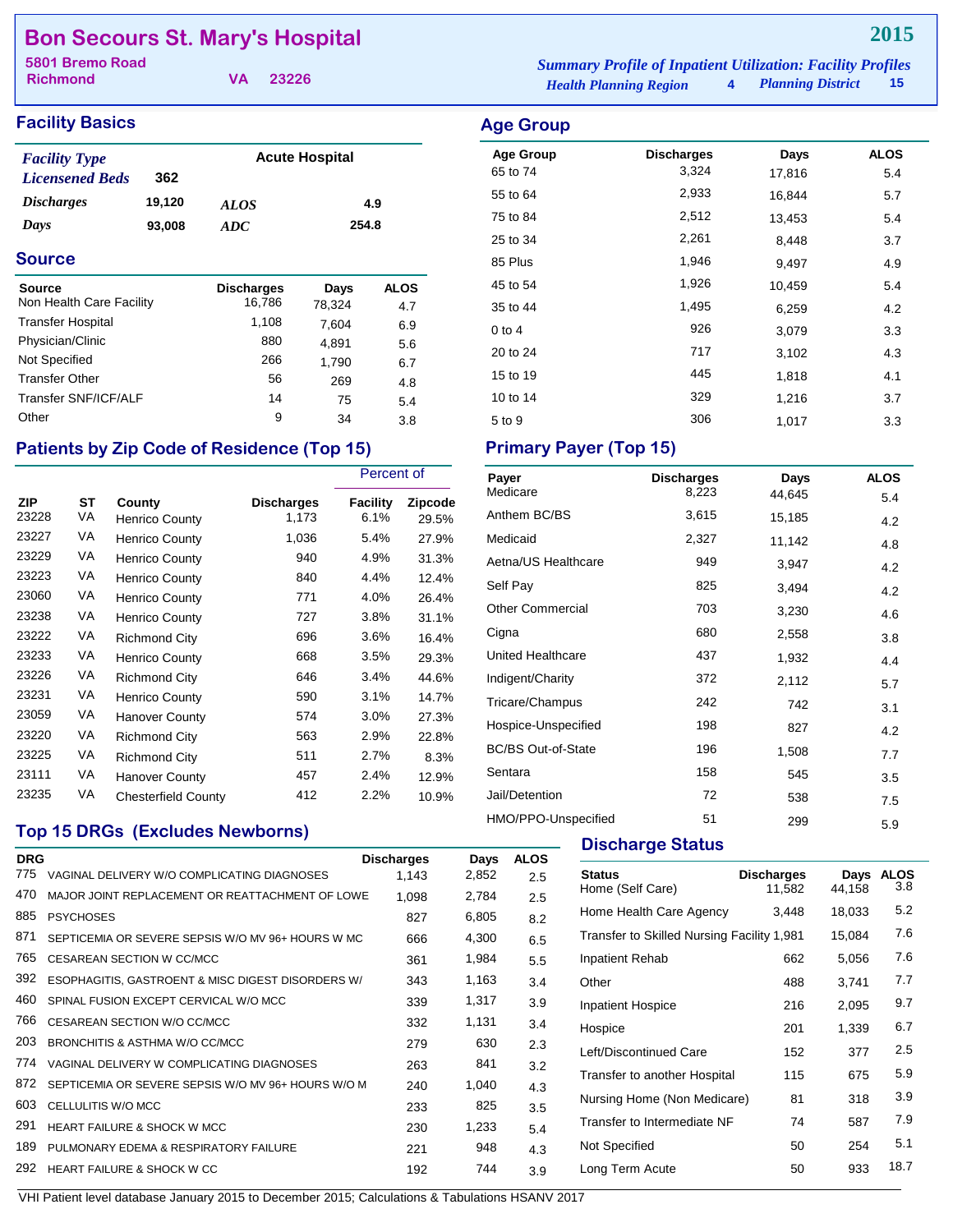## **CJW Medical Center**

| 7101 Jahnke Road |          | <b>Summary Profile of Inpatient Utilization: Facility Profiles</b> |                        |  |
|------------------|----------|--------------------------------------------------------------------|------------------------|--|
| <b>Richmond</b>  | VA 23225 | <b>Health Planning Region</b>                                      | 4 Planning District 15 |  |

## **Facility Basics Age Group**

| <b>Facility Type</b>   |         |             | <b>Acute Hospital</b> |
|------------------------|---------|-------------|-----------------------|
| <b>Licensened Beds</b> | 734     |             |                       |
| <i>Discharges</i>      | 34.555  | <i>ALOS</i> | 5.0                   |
| Days                   | 172,538 | ADC.        | 472.7                 |

### **Source**

| <b>Source</b>            | <b>Discharges</b> | Days    | <b>ALOS</b> |
|--------------------------|-------------------|---------|-------------|
| Non Health Care Facility | 28,773            | 132,487 | 4.6         |
| Not Specified            | 3,918             | 28,300  | 7.2         |
| <b>Transfer Hospital</b> | 696               | 4.533   | 6.5         |
| Physician/Clinic         | 507               | 3,063   | 6.0         |
| <b>Transfer Other</b>    | 452               | 2.712   | 6.0         |
| Transfer SNF/ICF/ALF     | 184               | 1,280   | 7.0         |
| Other                    | 19                | 98      | 5.2         |

## Patients by Zip Code of Residence (Top 15) Primary Payer (Top 15)

|                     |          |                                |                            | Percent of        |                         |
|---------------------|----------|--------------------------------|----------------------------|-------------------|-------------------------|
| <b>ZIP</b><br>23225 | SТ<br>VA | County<br><b>Richmond City</b> | <b>Discharges</b><br>3,515 | Facility<br>10.2% | <b>Zipcode</b><br>57.2% |
| 23234               | VA       | <b>Chesterfield County</b>     | 3,111                      | $9.0\%$           | 57.5%                   |
| 23224               | VA       | <b>Richmond City</b>           | 2,825                      | 8.2%              | 50.4%                   |
| 23235               | VA       | <b>Chesterfield County</b>     | 2,214                      | 6.4%              | 58.7%                   |
| 23831               | VA       | <b>Chesterfield County</b>     | 1,776                      | 5.1%              | 47.7%                   |
| 23832               | VA       | <b>Chesterfield County</b>     | 1,643                      | 4.8%              | 51.5%                   |
| 23237               | VA       | <b>Chesterfield County</b>     | 1,554                      | 4.5%              | 56.1%                   |
| 23236               | VA       | <b>Chesterfield County</b>     | 1,543                      | 4.5%              | 55.0%                   |
| 23112               | VA       | <b>Chesterfield County</b>     | 1,401                      | 4.1%              | 36.4%                   |
| 23113               | VA       | <b>Chesterfield County</b>     | 1,067                      | 3.1%              | 52.5%                   |
| 23139               | VA       | Powhatan County                | 999                        | 2.9%              | 40.2%                   |
| 23834               | VA       | <b>Colonial Heights City</b>   | 786                        | 2.3%              | 22.3%                   |
| 23860               | VA       | <b>Hopewell City</b>           | 757                        | 2.2%              | 16.8%                   |
| 23803               | VA       | Petersburg City                | 735                        | 2.1%              | 11.1%                   |
| 23002               | VA       | Amelia County                  | 620                        | 1.8%              | 45.2%                   |

## **Top 15 DRGs (Excludes Newborns)**

| <b>DRG</b><br>885 | <b>PSYCHOSES</b>                                   | <b>Discharges</b><br>4.208 | Days<br>26,259 | <b>ALOS</b> |
|-------------------|----------------------------------------------------|----------------------------|----------------|-------------|
|                   |                                                    |                            |                | 6.2         |
| 775               | VAGINAL DELIVERY W/O COMPLICATING DIAGNOSES        | 1.391                      | 3,187          | 2.3         |
| 470               | MAJOR JOINT REPLACEMENT OR REATTACHMENT OF LOWE    | 1,269                      | 3,335          | 2.6         |
| 897               | ALCOHOL/DRUG ABUSE OR DEPENDENCE W/O REHABILITA    | 970                        | 4,144          | 4.3         |
| 871               | SEPTICEMIA OR SEVERE SEPSIS W/O MV 96+ HOURS W MC  | 866                        | 6,415          | 7.4         |
| 392               | ESOPHAGITIS, GASTROENT & MISC DIGEST DISORDERS W/  | 794                        | 2,590          | 3.3         |
| 189               | PULMONARY EDEMA & RESPIRATORY FAILURE              | 654                        | 3,016          | 4.6         |
| 766               | CESAREAN SECTION W/O CC/MCC                        | 552                        | 1,794          | 3.3         |
| 945               | REHABILITATION W CC/MCC                            | 545                        | 6,942          | 12.7        |
| 881               | DEPRESSIVE NEUROSES                                | 449                        | 1,973          | 4.4         |
| 313               | <b>CHEST PAIN</b>                                  | 433                        | 801            | 1.9         |
| 603               | CELLULITIS W/O MCC                                 | 427                        | 1,444          | 3.4         |
| 765               | <b>CESAREAN SECTION W CC/MCC</b>                   | 419                        | 1,788          | 4.3         |
| 291               | <b>HEART FAILURE &amp; SHOCK W MCC</b>             | 398                        | 2,349          | 5.9         |
| 872               | SEPTICEMIA OR SEVERE SEPSIS W/O MV 96+ HOURS W/O M | 392                        | 1,776          | 4.5         |

| <b>Age Group</b><br>55 to 64 | <b>Discharges</b><br>5,761 | Days             | <b>ALOS</b> |
|------------------------------|----------------------------|------------------|-------------|
| 65 to 74                     | 5,749                      | 32,263<br>32,874 | 5.6<br>5.7  |
| 75 to 84                     | 4,391                      | 25,891           | 5.9         |
| 45 to 54                     | 4,192                      | 20,746           | 4.9         |
| 25 to 34                     | 3,923                      | 14,825           | 3.8         |
| 35 to 44                     | 3,179                      | 14,270           | 4.5         |
| 85 Plus                      | 2,714                      | 14,465           | 5.3         |
| 20 to 24                     | 1,722                      | 5,932            | 3.4         |
| 15 to 19                     | 1,098                      | 4,892            | 4.5         |
| $0$ to 4                     | 788                        | 1,988            | 2.5         |
| 10 to 14                     | 651                        | 3,274            | 5.0         |
| 5 to 9                       | 387                        | 1,118            | 2.9         |

| Payer<br>Medicare         | <b>Discharges</b><br>15,531 | Days<br>89,801 | <b>ALOS</b> |
|---------------------------|-----------------------------|----------------|-------------|
| Medicaid                  | 5,261                       | 24,595         | 5.8         |
| Anthem BC/BS              | 4,989                       | 21,042         | 4.7<br>4.2  |
| Self Pay                  | 2,437                       | 10,669         | 4.4         |
| Cigna                     | 1,249                       | 5,109          | 4.1         |
| Aetna/US Healthcare       | 1,047                       | 4,164          | 4.0         |
| Indigent/Charity          | 854                         | 3,994          | 4.7         |
| <b>BC/BS Out-of-State</b> | 654                         | 2,717          | 4.2         |
| United Healthcare         | 585                         | 2,244          | 3.8         |
| Tricare/Champus           | 491                         | 1,745          | 3.5         |
| Southern Health           | 405                         | 1,721          | 4.3         |
| <b>Other Commercial</b>   | 206                         | 905            | 4.4         |
| Jail/Detention            | 182                         | 913            | 5.0         |
| Hospice-Unspecified       | 159                         | 498            | 3.1         |
| Sentara                   | 151                         | 585            | 3.9         |

## **Discharge Status**

| <b>Status</b><br>Home (Self Care)          | <b>Discharges</b><br>23,571 | Days<br>92,836 | <b>ALOS</b><br>3.9 |
|--------------------------------------------|-----------------------------|----------------|--------------------|
| Home Health Care Agency                    | 4,307                       | 29,238         | 6.8                |
| Transfer to Skilled Nursing Facility 2,590 |                             | 22,151         | 8.6                |
| Inpatient Rehab                            | 949                         | 8,887          | 9.4                |
| Other                                      | 774                         | 4.987          | 6.4                |
| Left/Discontinued Care                     | 591                         | 1,245          | 2.1                |
| Nursing Home (Non Medicare)                | 346                         | 1,550          | 4.5                |
| Hospice                                    | 331                         | 2,522          | 7.6                |
| <b>Inpatient Hospice</b>                   | 231                         | 2,125          | 9.2                |
| Transfer to Intermediate NF                | 222                         | 1,470          | 6.6                |
| Transfer to another Hospital               | 211                         | 1,540          | 7.3                |
| Other institution                          | 186                         | 1,228          | 6.6                |
| Not Specified                              | 169                         | 1,141          | 6.8                |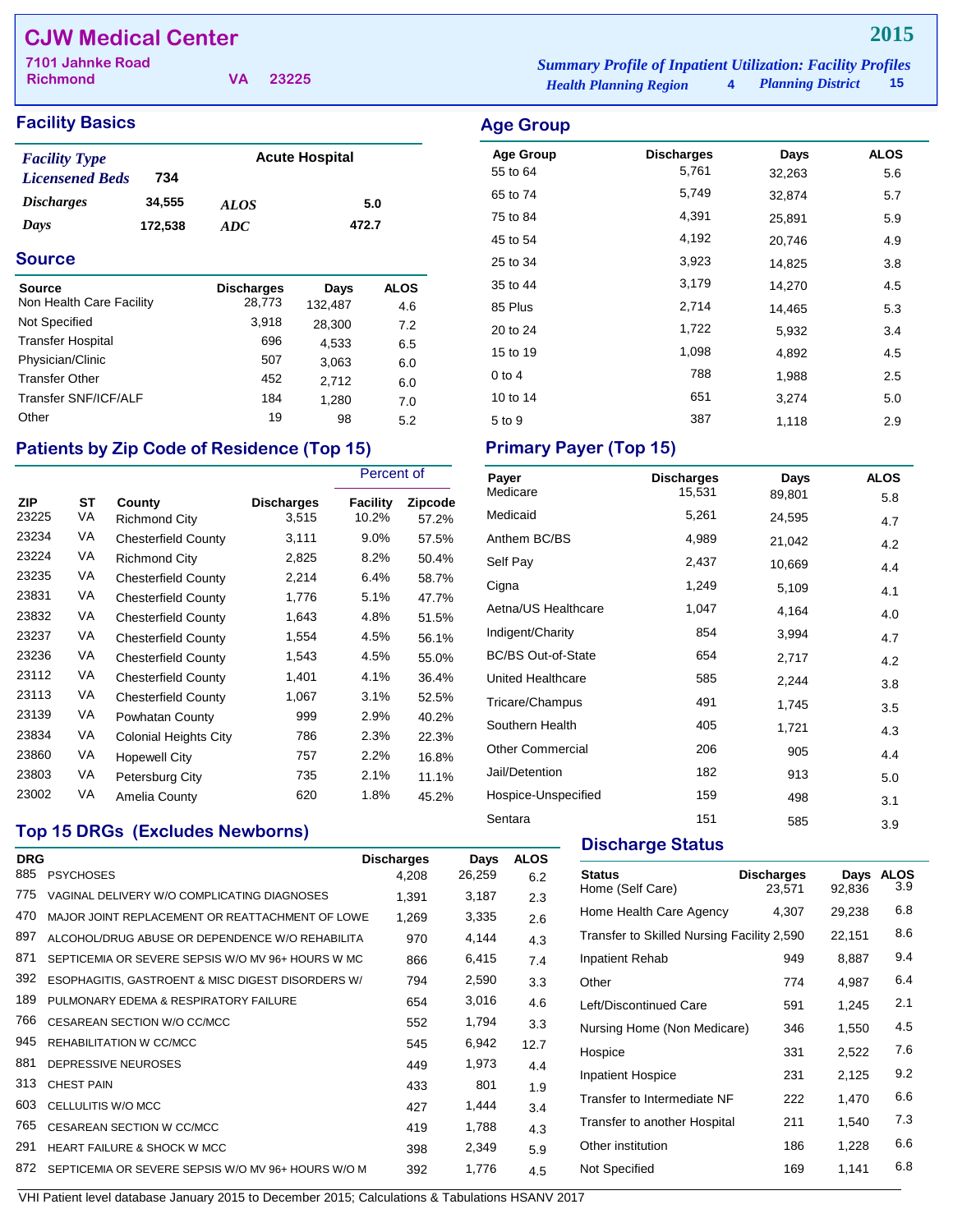## **HealthSouth Rehabilitation Hospital of Virginia**

| 5700 Fitzhugh Avenue |  | <b>Summary Profile of Inpatient Utilization: Facility Profiles</b> |                               |                        |  |
|----------------------|--|--------------------------------------------------------------------|-------------------------------|------------------------|--|
| Richmond             |  | VA 23226                                                           | <b>Health Planning Region</b> | 4 Planning District 15 |  |

**2015**

| <b>Facility Basics</b>                         |       |                                |                  |             | <b>Age Group</b>             |                          |               |                     |
|------------------------------------------------|-------|--------------------------------|------------------|-------------|------------------------------|--------------------------|---------------|---------------------|
| <b>Facility Type</b><br><b>Licensened Beds</b> | 40    | <b>Rehabilitation Hospital</b> |                  |             | <b>Age Group</b><br>75 to 84 | <b>Discharges</b><br>193 | Days<br>2,629 | <b>ALOS</b><br>13.6 |
| <b>Discharges</b>                              | 675   | <b>ALOS</b>                    | 65 to 74<br>14.0 | 168         | 2,098                        | 12.5                     |               |                     |
| Days                                           | 9,466 | ADC                            |                  | 25.9        | 85 Plus                      | 141                      | 1,883         | 13.4                |
|                                                |       | 55 to 64                       | 107              | 1,486       | 13.9                         |                          |               |                     |
| <b>Source</b>                                  |       |                                |                  |             | 45 to 54                     | 39                       | 915           | 23.5                |
| <b>Source</b>                                  |       | <b>Discharges</b>              | Days             | <b>ALOS</b> | 35 to 44                     | 15                       | 248           | 16.5                |
| <b>Transfer Hospital</b><br>615                |       | 8,383                          | 13.6             | 25 to 34    | 9                            | 154                      | 17.1          |                     |
| Physician/Clinic                               |       | 51                             | 717              | 14.1        | 20 to 24                     | 2                        | 37            | 18.5                |
| Transfer SNF/ICF/ALF                           |       | 9                              | 366              | 40.7        | 15 to 19                     |                          | 16            | 16.0                |

## Patients by Zip Code of Residence (Top 15) **Primary Payer (Top 15)**

|                     |          |                                 |                         | Percent of       |                        |
|---------------------|----------|---------------------------------|-------------------------|------------------|------------------------|
| <b>ZIP</b><br>23229 | SТ<br>VA | County<br><b>Henrico County</b> | <b>Discharges</b><br>61 | Facility<br>9.0% | <b>Zipcode</b><br>2.0% |
| 23228               | VA       | <b>Henrico County</b>           | 44                      | 6.5%             | 1.1%                   |
| 23223               | VA       | <b>Henrico County</b>           | 32                      | 4.7%             | 0.5%                   |
| 23238               | VA       | <b>Henrico County</b>           | 32                      | 4.7%             | 1.4%                   |
| 23226               | VA       | <b>Richmond City</b>            | 29                      | 4.3%             | 2.0%                   |
| 23227               | VA       | <b>Henrico County</b>           | 26                      | 3.9%             | 0.7%                   |
| 23225               | VA       | <b>Richmond City</b>            | 24                      | 3.6%             | 0.4%                   |
| 23233               | VA       | <b>Henrico County</b>           | 22                      | 3.3%             | 1.0%                   |
| 23231               | VA       | <b>Henrico County</b>           | 21                      | 3.1%             | 0.5%                   |
| 23294               | VA       | <b>Henrico County</b>           | 21                      | 3.1%             | 1.2%                   |
| 23222               | VA       | <b>Richmond City</b>            | 20                      | 3.0%             | 0.5%                   |
| 23060               | VA       | <b>Henrico County</b>           | 19                      | 2.8%             | 0.7%                   |
| 23220               | VA       | <b>Richmond City</b>            | 17                      | 2.5%             | 0.7%                   |
| 23224               | VA       | <b>Richmond City</b>            | 17                      | 2.5%             | 0.3%                   |
| 23059               | VA       | <b>Hanover County</b>           | 13                      | 1.9%             | 0.6%                   |

| Payer                     | <b>Discharges</b> | Days  | <b>ALOS</b> |
|---------------------------|-------------------|-------|-------------|
| Medicare                  | 528               | 7,021 | 13.3        |
| Anthem BC/BS              | 43                | 668   | 15.5        |
| Medicaid                  | 37                | 667   | 18.0        |
| <b>Other Commercial</b>   | 20                | 287   | 14.4        |
| Tricare/Champus           | 12                | 177   | 14.8        |
| Cigna                     | 9                 | 112   | 12.4        |
| Aetna/US Healthcare       | 7                 | 78    | 11.1        |
| United Healthcare         | 7                 | 104   | 14.9        |
| Sentara                   | 4                 | 27    | 6.8         |
| Southern Health           | 3                 | 59    | 19.7        |
| <b>Worker's Comp</b>      | 2                 | 25    | 12.5        |
| <b>BC/BS Out-of-State</b> | 1                 | 16    | 16.0        |
| HMO/PPO-Unspecified       | 1                 | 29    | 29.0        |
| Indigent/Charity          | 1                 | 196   | 196.0       |

## **Top 15 DRGs (Excludes Newborns)**

| <b>DRG</b> |                                                   | <b>Discharges</b> | Days  | <b>ALOS</b> |
|------------|---------------------------------------------------|-------------------|-------|-------------|
| 945        | REHABILITATION W CC/MCC                           | 390               | 5,922 | 15.2        |
| 946        | REHABILITATION W/O CC/MCC                         | 117               | 1,268 | 10.8        |
| 057        | DEGENERATIVE NERVOUS SYSTEM DISORDERS W/O MCC     | 25                | 396   | 15.8        |
| 091        | OTHER DISORDERS OF NERVOUS SYSTEM W MCC           | 22                | 291   | 13.2        |
| 560        | AFTERCARE, MUSCULOSKELETAL SYSTEM & CONNECTIVE    | 19                | 270   | 14.2        |
| 092        | OTHER DISORDERS OF NERVOUS SYSTEM W CC.           | 17                | 224   | 13.2        |
| 561        | AFTERCARE, MUSCULOSKELETAL SYSTEM & CONNECTIVE    | 10                | 114   | 11.4        |
| 190        | CHRONIC OBSTRUCTIVE PULMONARY DISEASE W MCC       | 9                 | 101   | 11.2        |
| 949        | AFTERCARE W CC/MCC                                | 8                 | 107   | 13.4        |
| 554        | BONE DISEASES & ARTHROPATHIES W/O MCC             | 7                 | 103   | 14.7        |
| 093        | OTHER DISORDERS OF NERVOUS SYSTEM W/O CC/MCC      | 6                 | 62    | 10.3        |
| 559        | AFTERCARE, MUSCULOSKELETAL SYSTEM & CONNECTIVE    | 6                 | 84    | 14.0        |
| 056        | DEGENERATIVE NERVOUS SYSTEM DISORDERS W MCC       | 4                 | 64    | 16.0        |
| 950        | AFTERCARE W/O CC/MCC                              | 4                 | 44    | 11.0        |
| 060        | MULTIPLE SCLEROSIS & CEREBELLAR ATAXIA W/O CC/MCC | 3                 | 36    | 12.0        |

### **Discharge Status**

| <b>Status</b><br>Home Health Care Agency | <b>Discharges</b><br>439 | Days<br>6.515 | ALOS<br>14.8 |
|------------------------------------------|--------------------------|---------------|--------------|
| Transfer to another Hospital             | 84                       | 808           | 9.6          |
| Home (Self Care)                         | 76                       | 904           | 11.9         |
| Transfer to Skilled Nursing Facility     | 63                       | 1,112         | 17.6         |
| <b>Inpatient Rehab</b>                   | 5                        | 32            | 6.4          |
| Hospice                                  | 3                        | 25            | 8.3          |
| Left/Discontinued Care                   | 2                        | 3             | 1.5          |
| Transfer to Intermediate NF              | 2                        | 66            | 33.0         |
| Long Term Acute                          | 1                        | 1             | 1.0          |
|                                          |                          |               |              |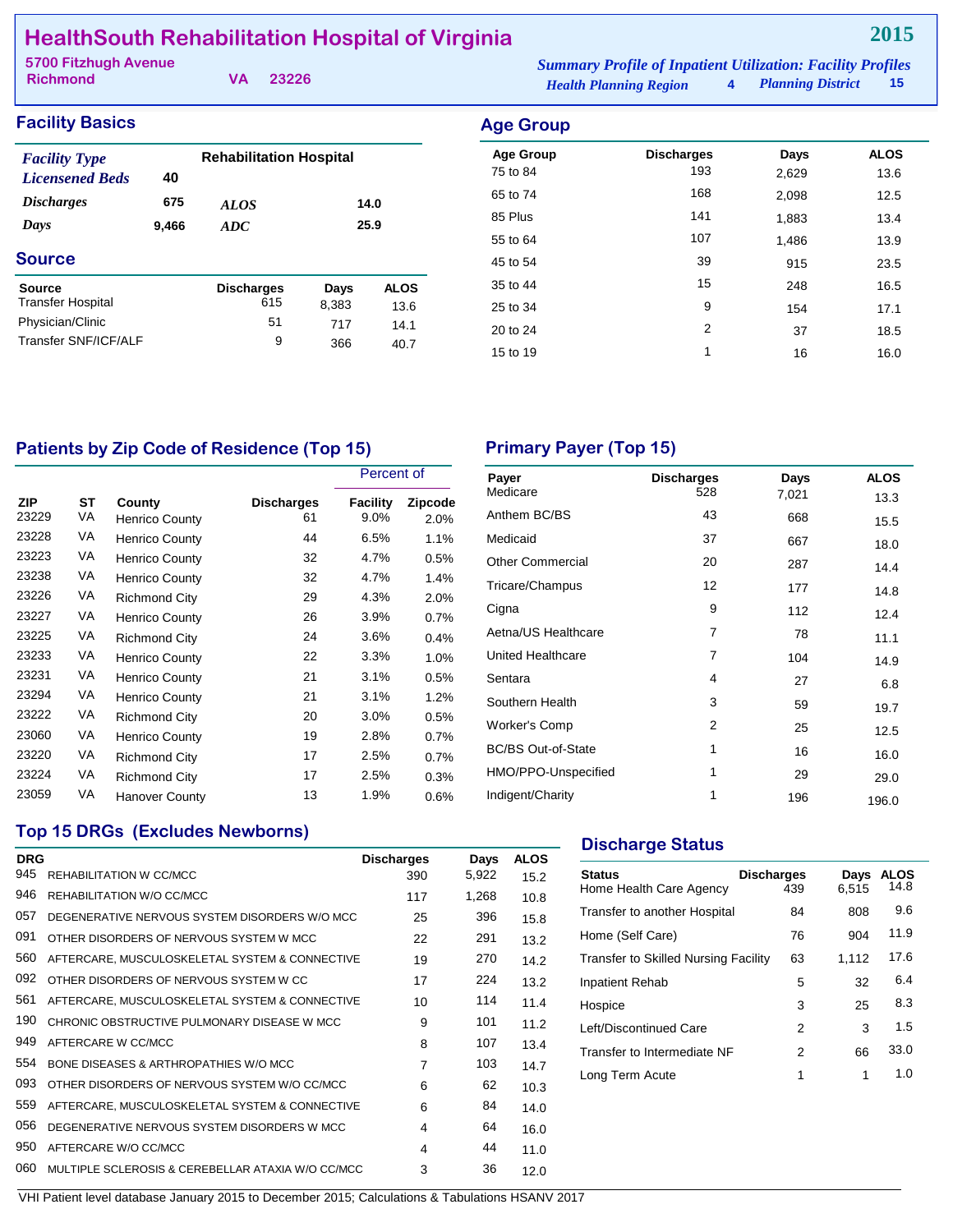## **Henrico Doctors' Hospital**

**Richmond**

**VA 23229**

## **Facility Basics Age Group Age Group**

| <b>Facility Type</b>   |         | <b>Acute Hospital</b> |       |  |
|------------------------|---------|-----------------------|-------|--|
| <b>Licensened Beds</b> | 755     |                       |       |  |
| <i>Discharges</i>      | 21,079  | <b>ALOS</b>           | 5.0   |  |
| Days                   | 104.805 | ADC.                  | 287.1 |  |

### **Source**

| <b>Source</b>            | <b>Discharges</b> | Days   | <b>ALOS</b> |
|--------------------------|-------------------|--------|-------------|
| Non Health Care Facility | 18,425            | 84,579 | 4.6         |
| Physician/Clinic         | 1,170             | 7,220  | 6.2         |
| <b>Transfer Other</b>    | 552               | 5,505  | 10.0        |
| Not Specified            | 415               | 3.811  | 9.2         |
| <b>Transfer Hospital</b> | 267               | 2.164  | 8.1         |
| Transfer SNF/ICF/ALF     | 237               | 1,456  | 6.1         |
| Other                    | 8                 | 38     | 4.8         |

## Patients by Zip Code of Residence (Top 15) Primary Payer (Top 15)

|                     |          |                                 |                            | Percent of       |                         |
|---------------------|----------|---------------------------------|----------------------------|------------------|-------------------------|
| <b>ZIP</b><br>23228 | SТ<br>VA | County<br><b>Henrico County</b> | <b>Discharges</b><br>1,661 | Facility<br>7.9% | <b>Zipcode</b><br>41.7% |
| 23060               | VA       | <b>Henrico County</b>           | 1,376                      | 6.5%             | 47.2%                   |
| 23229               | VA       | <b>Henrico County</b>           | 1,319                      | 6.3%             | 43.8%                   |
| 23233               | VA       | <b>Henrico County</b>           | 1,087                      | 5.2%             | 47.6%                   |
| 23238               | VA       | <b>Henrico County</b>           | 1,035                      | 4.9%             | 44.2%                   |
| 23294               | VA       | <b>Henrico County</b>           | 908                        | 4.3%             | 52.9%                   |
| 23059               | VA       | Hanover County                  | 818                        | 3.9%             | 38.9%                   |
| 23227               | VA       | <b>Henrico County</b>           | 747                        | 3.5%             | 20.1%                   |
| 23223               | VA       | Henrico County                  | 616                        | 2.9%             | 9.1%                    |
| 23222               | VA       | <b>Richmond City</b>            | 502                        | 2.4%             | 11.8%                   |
| 23225               | VA       | <b>Richmond City</b>            | 459                        | 2.2%             | 7.5%                    |
| 23231               | VA       | <b>Henrico County</b>           | 453                        | 2.1%             | 11.3%                   |
| 23220               | VA       | <b>Richmond City</b>            | 438                        | 2.1%             | 17.7%                   |
| 23226               | VA       | <b>Richmond City</b>            | 414                        | 2.0%             | 28.6%                   |
| 23111               | VA       | Hanover County                  | 410                        | 1.9%             | 11.6%                   |

## **Top 15 DRGs (Excludes Newborns)**

| <b>DRG</b> |                                                   | <b>Discharges</b> | Days  | <b>ALOS</b> |
|------------|---------------------------------------------------|-------------------|-------|-------------|
| 775        | VAGINAL DELIVERY W/O COMPLICATING DIAGNOSES       | 1,749             | 4,095 | 2.3         |
| 766        | CESAREAN SECTION W/O CC/MCC                       | 866               | 2,995 | 3.5         |
| 885        | <b>PSYCHOSES</b>                                  | 815               | 5,722 | 7.0         |
| 470        | MAJOR JOINT REPLACEMENT OR REATTACHMENT OF LOWE   | 790               | 1,853 | 2.4         |
| 871        | SEPTICEMIA OR SEVERE SEPSIS W/O MV 96+ HOURS W MC | 634               | 4,778 | 7.5         |
| 765        | CESAREAN SECTION W CC/MCC                         | 583               | 2,674 | 4.6         |
| 951        | OTHER FACTORS INFLUENCING HEALTH STATUS           | 441               | 2,765 | 6.3         |
| 945        | REHABILITATION W CC/MCC                           | 436               | 6,267 | 14.4        |
| 392        | ESOPHAGITIS, GASTROENT & MISC DIGEST DISORDERS W/ | 368               | 1,261 | 3.4         |
| 774        | VAGINAL DELIVERY W COMPLICATING DIAGNOSES         | 297               | 888   | 3.0         |
| 291        | <b>HEART FAILURE &amp; SHOCK W MCC</b>            | 282               | 1,727 | 6.1         |
| 621        | O.R. PROCEDURES FOR OBESITY W/O CC/MCC            | 276               | 335   | 1.2         |
| 189        | PULMONARY EDEMA & RESPIRATORY FAILURE             | 271               | 1,311 | 4.8         |
| 743        | UTERINE & ADNEXA PROC FOR NON-MALIGNANCY W/O CC/  | 242               | 464   | 1.9         |
| 603        | CELLULITIS W/O MCC                                | 232               | 1,043 | 4.5         |
|            |                                                   |                   |       |             |

*Health Planning Region* **4** *Planning District* **15 1602 Skipwith Road** *Summary Profile of Inpatient Utilization: Facility Profiles*

|          |       | 19,ZOZ | ు.4 |
|----------|-------|--------|-----|
| 25 to 34 | 3,281 | 11,327 | 3.5 |
| 75 to 84 | 3,171 | 18,196 | 5.7 |
| 55 to 64 | 3,114 | 17,489 | 5.6 |
| 85 Plus  | 2,324 | 13,101 | 5.6 |
| 45 to 54 | 2,127 | 11,189 | 5.3 |
| 35 to 44 | 2,068 | 8,826  | 4.3 |
| 20 to 24 | 885   | 3,300  | 3.7 |
| 15 to 19 | 275   | 1,202  | 4.4 |
| $0$ to 4 | 171   | 555    | 3.2 |
| 5 to 9   | 50    | 122    | 2.4 |
| 10 to 14 | 40    | 216    | 5.4 |

| Payer                     | <b>Discharges</b> | Days   | <b>ALOS</b> |
|---------------------------|-------------------|--------|-------------|
| Medicare                  | 9,605             | 54,204 | 5.6         |
| Anthem BC/BS              | 3,621             | 14,667 | 4.0         |
| Medicaid                  | 2,192             | 10,257 | 4.7         |
| Aetna/US Healthcare       | 1,074             | 4,044  | 3.8         |
| <b>BC/BS Out-of-State</b> | 773               | 3,753  | 4.9         |
| Cigna                     | 769               | 3,055  | 4.0         |
| Self Pay                  | 755               | 3,606  | 4.8         |
| United Healthcare         | 608               | 2,409  | 4.0         |
| Hospice-Unspecified       | 552               | 3,084  | 5.6         |
| Indigent/Charity          | 255               | 1,334  | 5.2         |
| Southern Health           | 251               | 1,255  | 5.0         |
| <b>Other Commercial</b>   | 141               | 790    | 5.6         |
| Tricare/Champus           | 131               | 419    | 3.2         |
| Sentara                   | 115               | 499    | 4.3         |
| Jail/Detention            | 64                | 460    | 7.2         |
|                           |                   |        |             |

## **Discharge Status**

| <b>Status</b><br>Home (Self Care)          | <b>Discharges</b><br>13.547 | Days<br>50,650 | <b>ALOS</b><br>3.7 |
|--------------------------------------------|-----------------------------|----------------|--------------------|
| Home Health Care Agency                    | 2,654                       | 17,021         | 6.4                |
| Transfer to Skilled Nursing Facility 1,944 |                             | 16,171         | 8.3                |
| Inpatient Rehab                            | 804                         | 7,117          | 8.8                |
| Other                                      | 798                         | 4,850          | 6.1                |
| Hospice                                    | 260                         | 1,904          | 7.3                |
| Transfer to Intermediate NF                | 200                         | 1,093          | 5.5                |
| <b>Inpatient Hospice</b>                   | 192                         | 1,440          | 7.5                |
| Left/Discontinued Care                     | 172                         | 413            | 2.4                |
| Not Specified                              | 162                         | 1,210          | 7.5                |
| Transfer to another Hospital               | 120                         | 1,164          | 9.7                |
| Other institution                          | 97                          | 619            | 6.4                |
| Nursing Home (Non Medicare)                | 94                          | 402            | 4.3                |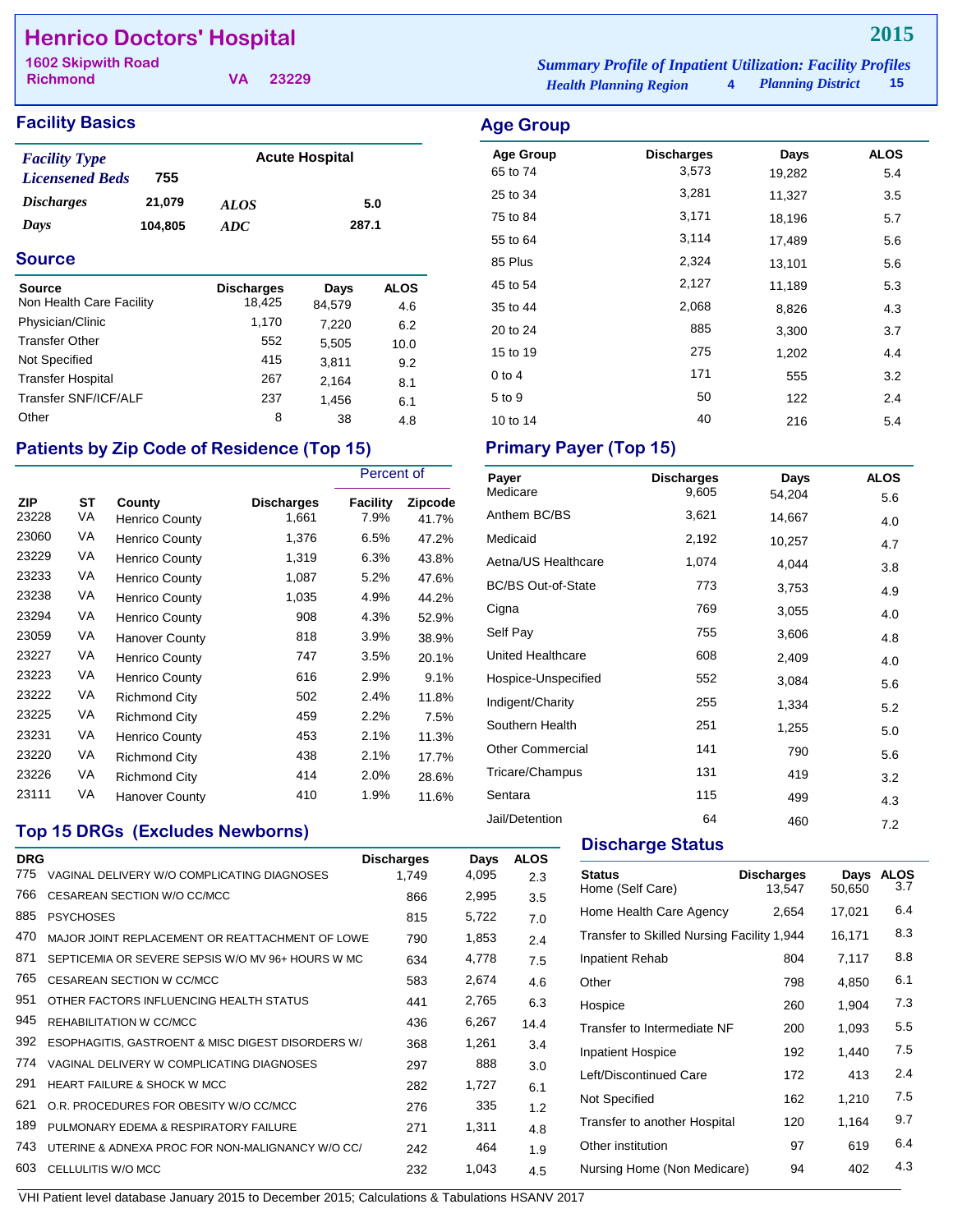## **Sheltering Arms Hospital**

**Mechanicsville**

**VA 23116**

*Health Planning Region* **4** *Planning District* **15 8254 Atlee Road** *Summary Profile of Inpatient Utilization: Facility Profiles*

## **Facility Basics Age Group**

| <b>Facility Type</b>     |        | <b>Rehabilitation Hospital</b> |        |             |  |
|--------------------------|--------|--------------------------------|--------|-------------|--|
| <b>Licensened Beds</b>   | 40     |                                |        |             |  |
| <i><b>Discharges</b></i> | 837    | <i>ALOS</i>                    |        | 15.5        |  |
| Days                     | 12,954 | ADC                            |        | 35.5        |  |
| <b>Source</b>            |        |                                |        |             |  |
| Source                   |        | <b>Discharges</b>              | Days   | <b>ALOS</b> |  |
| <b>Transfer Hospital</b> |        | 811                            | 12.544 | 15.5        |  |
| Non Health Care Facility |        | 20                             | 315    | 15.8        |  |
| <b>Transfer Other</b>    |        | 6                              | 95     | 15.8        |  |

| Age Group        |                   |       |             |
|------------------|-------------------|-------|-------------|
| <b>Age Group</b> | <b>Discharges</b> | Days  | <b>ALOS</b> |
| 65 to 74         | 243               | 3,458 | 14.2        |
| 75 to 84         | 242               | 3,626 | 15.0        |
| 55 to 64         | 142               | 2,401 | 16.9        |
| 45 to 54         | 82                | 1,280 | 15.6        |
| 85 Plus          | 79                | 1,086 | 13.7        |
| 35 to 44         | 28                | 672   | 24.0        |
| 25 to 34         | 14                | 253   | 18.1        |
| 20 to 24         | 5                 | 139   | 27.8        |
| 15 to 19         | 2                 | 39    | 19.5        |

## Patients by Zip Code of Residence (Top 15) Primary Payer (Top 15)

|                     |          |                          |                         | Percent of               |                 |
|---------------------|----------|--------------------------|-------------------------|--------------------------|-----------------|
| <b>ZIP</b><br>23111 | ST<br>VA | County<br>Hanover County | <b>Discharges</b><br>92 | <b>Facility</b><br>11.0% | Zipcode<br>2.6% |
| 23223               | VA       | <b>Henrico County</b>    | 54                      | 6.5%                     | 0.8%            |
| 23116               | VA       | <b>Hanover County</b>    | 53                      | 6.3%                     | 2.4%            |
| 23231               | VA       | <b>Henrico County</b>    | 43                      | 5.1%                     | 1.1%            |
| 23228               | VA       | <b>Henrico County</b>    | 32                      | 3.8%                     | 0.8%            |
| 23222               | VA       | <b>Richmond City</b>     | 26                      | 3.1%                     | 0.6%            |
| 23059               | VA       | <b>Hanover County</b>    | 25                      | 3.0%                     | $1.2\%$         |
| 23075               | VA       | <b>Henrico County</b>    | 24                      | 2.9%                     | 1.8%            |
| 23227               | VA       | <b>Henrico County</b>    | 24                      | 2.9%                     | 0.6%            |
| 23060               | VA       | <b>Henrico County</b>    | 23                      | 2.7%                     | 0.8%            |
| 23150               | VA       | <b>Henrico County</b>    | 22                      | 2.6%                     | 1.5%            |
| 23005               | VA       | <b>Hanover County</b>    | 20                      | 2.4%                     | $1.2\%$         |
| 23229               | VA       | <b>Henrico County</b>    | 16                      | 1.9%                     | 0.5%            |
| 22473               | VA       | Northumberland County    | 15                      | 1.8%                     | 2.6%            |
| 23238               | VA       | Henrico County           | 15                      | 1.8%                     | 0.6%            |

| <b>Discharges</b> | Days  | <b>ALOS</b> |
|-------------------|-------|-------------|
|                   | 8,558 | 14.4        |
| 96                | 1,628 | 17.0        |
| 62                | 1,214 | 19.6        |
| 25                | 395   | 15.8        |
| 16                | 256   | 16.0        |
| 11                | 281   | 25.6        |
| 8                 | 232   | 29.0        |
| 5                 | 81    | 16.2        |
| 5                 | 72    | 14.4        |
| 5                 | 82    | 16.4        |
| 2                 | 17    | 8.5         |
| 2                 | 24    | 12.0        |
| 2                 | 78    | 39.0        |
| 1                 | 28    | 28.0        |
| 1                 | 8     | 8.0         |
|                   | 596   |             |

## **Top 15 DRGs (Excludes Newborns)**

| <b>DRG</b> |                                                 | <b>Discharges</b> | Days  | <b>ALOS</b> |
|------------|-------------------------------------------------|-------------------|-------|-------------|
| 945        | REHABILITATION W CC/MCC                         | 557               | 8,718 | 15.7        |
| 949        | AFTERCARE W CC/MCC                              | 201               | 3,281 | 16.3        |
| 946        | REHABILITATION W/O CC/MCC                       | 64                | 737   | 11.5        |
| 950        | AFTERCARE W/O CC/MCC                            | 11                | 144   | 13.1        |
| 940        | O.R. PROC W DIAGNOSES OF OTHER CONTACT W HEALTH | 2                 | 38    | 19.0        |
| 939        | O.R. PROC W DIAGNOSES OF OTHER CONTACT W HEALTH |                   | 14    | 14.0        |
| 941        | O.R. PROC W DIAGNOSES OF OTHER CONTACT W HEALTH |                   | 22    | 22.0        |
|            |                                                 |                   |       |             |

#### **Discharge Status**

| <b>Status</b><br>Home Health Care Agency    | <b>Discharges</b><br>486 | Days<br>7,587 | <b>ALOS</b><br>15.6 |
|---------------------------------------------|--------------------------|---------------|---------------------|
| Home (Self Care)                            | 175                      | 2.734         | 15.6                |
| <b>Transfer to Skilled Nursing Facility</b> | 111                      | 1,962         | 17.7                |
| Transfer to another Hospital                | 56                       | 566           | 10.1                |
| Left/Discontinued Care                      | 4                        | 17            | 4.3                 |
| Long Term Acute                             | 3                        | 71            | 23.7                |
| Other                                       | 1                        | 5             | 5.0                 |
| Hospice                                     | 1                        | 12            | 12.0                |
|                                             |                          |               |                     |

## **2015**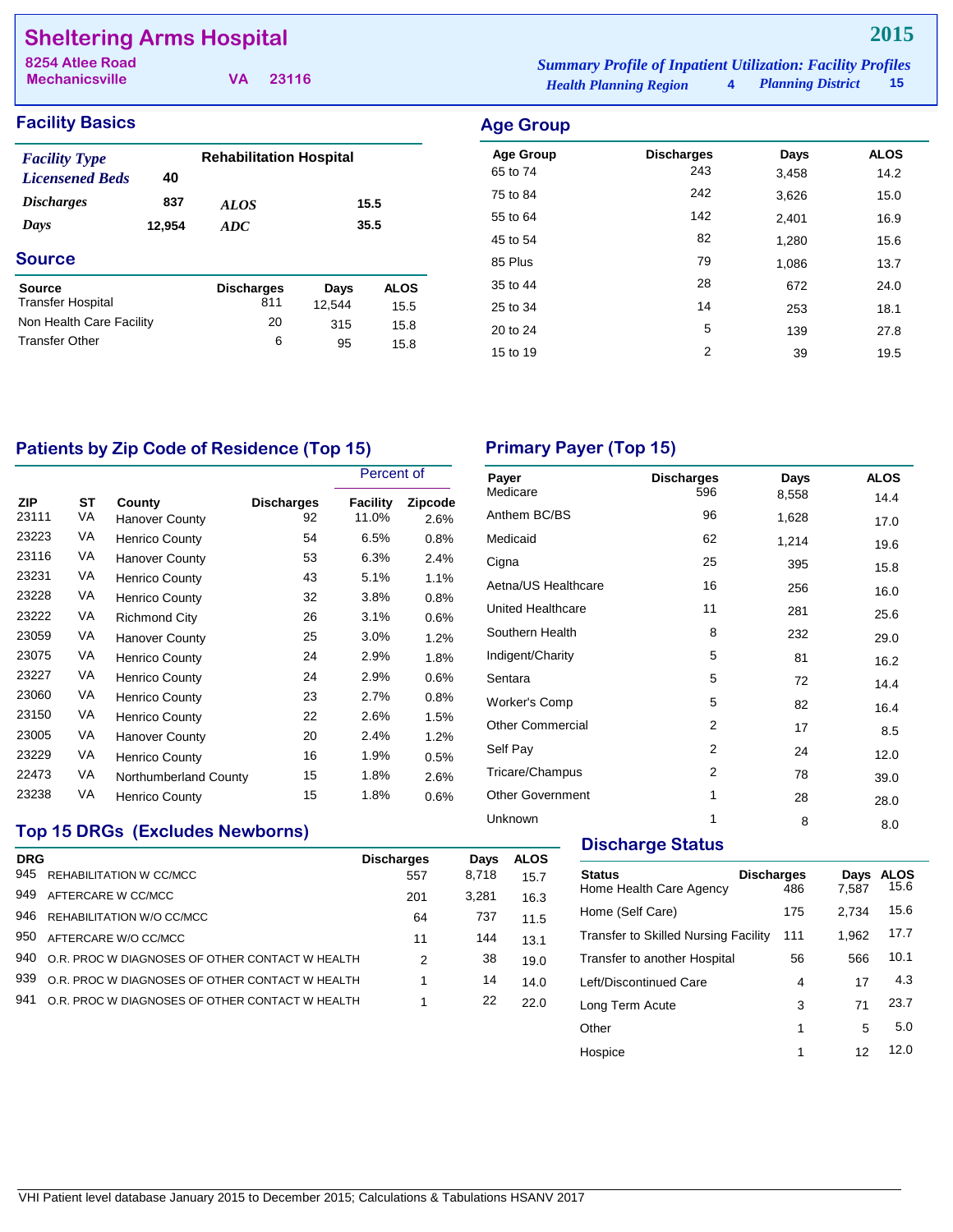## **Sheltering Arms Hospital South**

| 13700 St. Francis Blvd., Suit |  | <b>Summary Profile of Inpatient Utilization: Facility Profiles</b> |                               |                     |      |
|-------------------------------|--|--------------------------------------------------------------------|-------------------------------|---------------------|------|
| <b>Midlothian</b>             |  | VA 23114                                                           | <b>Health Planning Region</b> | 4 Planning District | - 15 |

| <b>Facility Basics</b>                                                           |              |                                |      |                  | <b>Age Group</b>             |                          |               |                     |
|----------------------------------------------------------------------------------|--------------|--------------------------------|------|------------------|------------------------------|--------------------------|---------------|---------------------|
| <b>Facility Type</b><br>28<br><b>Licensened Beds</b><br><b>Discharges</b><br>633 |              | <b>Rehabilitation Hospital</b> |      |                  | <b>Age Group</b><br>65 to 74 | <b>Discharges</b><br>202 | Days<br>2,267 | <b>ALOS</b><br>11.2 |
|                                                                                  |              | <b>ALOS</b>                    |      | 75 to 84<br>12.2 |                              | 155                      | 1.998         | 12.9                |
| Days                                                                             | 7,732        | ADC                            | 21.2 |                  | 55 to 64                     | 101                      | 1,283         | 12.7                |
|                                                                                  |              |                                |      |                  | 85 Plus                      | 91                       | 1,163         | 12.8                |
| <b>Source</b>                                                                    |              |                                |      |                  | 45 to 54                     | 48                       | 565           | 11.8                |
| <b>Source</b>                                                                    |              | <b>Discharges</b>              | Days | <b>ALOS</b>      | 35 to 44                     | 19                       | 197           | 10.4                |
| <b>Transfer Hospital</b>                                                         | 624<br>7,663 |                                | 12.3 | 25 to 34         | 10                           | 129                      | 12.9          |                     |
| Non Health Care Facility                                                         |              | $\overline{ }$                 | 53   | 7.6              | 15 to 19                     | 4                        | 72            | 18.0                |
| <b>Transfer Other</b>                                                            |              | 2                              | 16   | 8.0              | 20 to 24                     | 3                        | 58            | 19.3                |

## Patients by Zip Code of Residence (Top 15) Primary Payer (Top 15)

|                     |          |                                      |                         | Percent of        |                 |
|---------------------|----------|--------------------------------------|-------------------------|-------------------|-----------------|
| <b>ZIP</b><br>23112 | SТ<br>VA | County<br><b>Chesterfield County</b> | <b>Discharges</b><br>71 | Facility<br>11.2% | Zipcode<br>1.8% |
| 23139               | VA       | Powhatan County                      | 44                      | 7.0%              | 1.8%            |
| 23114               | VA       | <b>Chesterfield County</b>           | 37                      | 5.8%              | 2.6%            |
| 23832               | VA       | <b>Chesterfield County</b>           | 37                      | 5.8%              | 1.2%            |
| 23113               | VA       | <b>Chesterfield County</b>           | 31                      | 4.9%              | 1.5%            |
| 23234               | VA       | <b>Chesterfield County</b>           | 28                      | 4.4%              | 0.5%            |
| 23235               | VA       | <b>Chesterfield County</b>           | 25                      | 3.9%              | 0.7%            |
| 23831               | VA       | <b>Chesterfield County</b>           | 25                      | 3.9%              | 0.7%            |
| 23236               | VA       | <b>Chesterfield County</b>           | 24                      | 3.8%              | 0.9%            |
| 23838               | VA       | <b>Chesterfield County</b>           | 23                      | 3.6%              | 1.7%            |
| 23002               | VA       | Amelia County                        | 21                      | 3.3%              | 1.5%            |
| 23834               | VA       | <b>Colonial Heights City</b>         | 16                      | 2.5%              | 0.5%            |
| 23225               | VA       | <b>Richmond City</b>                 | 15                      | 2.4%              | 0.2%            |
| 23224               | VA       | <b>Richmond City</b>                 | 12                      | 1.9%              | 0.2%            |
| 23120               | VA       | <b>Chesterfield County</b>           | 10                      | 1.6%              | 1.9%            |

| Payer                    | <b>Discharges</b> | Days  | <b>ALOS</b> |
|--------------------------|-------------------|-------|-------------|
| Medicare                 | 465               | 5,670 | 12.2        |
| Anthem BC/BS             | 65                | 720   | 11.1        |
| Medicaid                 | 43                | 648   | 15.1        |
| Aetna/US Healthcare      | 16                | 160   | 10.0        |
| Cigna                    | 16                | 219   | 13.7        |
| <b>Other Commercial</b>  | 6                 | 63    | 10.5        |
| Southern Health          | 6                 | 60    | 10.0        |
| Sentara                  | 4                 | 29    | 7.3         |
| <b>United Healthcare</b> | 4                 | 43    | 10.8        |
| Tricare/Champus          | 3                 | 32    | 10.7        |
| Indigent/Charity         | 2                 | 30    | 15.0        |
| <b>Other Government</b>  | 1                 | 25    | 25.0        |
| Self Pay                 | 1                 | 24    | 24.0        |
| <b>Worker's Comp</b>     | 1                 | 9     | 9.0         |

## **Top 15 DRGs (Excludes Newborns)**

| <b>DRG</b> |                                                 | <b>Discharges</b> | Davs  | <b>ALOS</b> |
|------------|-------------------------------------------------|-------------------|-------|-------------|
| 945        | REHABILITATION W CC/MCC                         | 431               | 5.419 | 12.6        |
| 949        | AFTERCARE W CC/MCC                              | 145               | 1.691 | 11.7        |
| 946        | REHABILITATION W/O CC/MCC                       | 38                | 375   | 9.9         |
| 950        | AFTERCARE W/O CC/MCC                            | 13                | 109   | 8.4         |
| 939        | O.R. PROC W DIAGNOSES OF OTHER CONTACT W HEALTH | 4                 | 99    | 24.8        |
| 940        | O.R. PROC W DIAGNOSES OF OTHER CONTACT W HEALTH | 2                 | 39    | 19.5        |
|            |                                                 |                   |       |             |

### **Discharge Status**

| <b>Status</b><br>Home Health Care Agency    | <b>Discharges</b><br>481 | Days<br>5.902 | ALOS<br>12.3 |
|---------------------------------------------|--------------------------|---------------|--------------|
| <b>Transfer to Skilled Nursing Facility</b> | 64                       | 942           | 14.7         |
| Home (Self Care)                            | 41                       | 495           | 12.1         |
| Transfer to another Hospital                | 40                       | 331           | 8.3          |
| Left/Discontinued Care                      | 2                        | 18            | 9.0          |
| Long Term Acute                             | 2                        | 22            | 11.0         |
| Other                                       | 1                        | 6             | 6.0          |
| Hospice                                     | 1                        | 5             | 5.0          |
| Transfer to Intermediate NF                 | 1                        | 11            | 11.0         |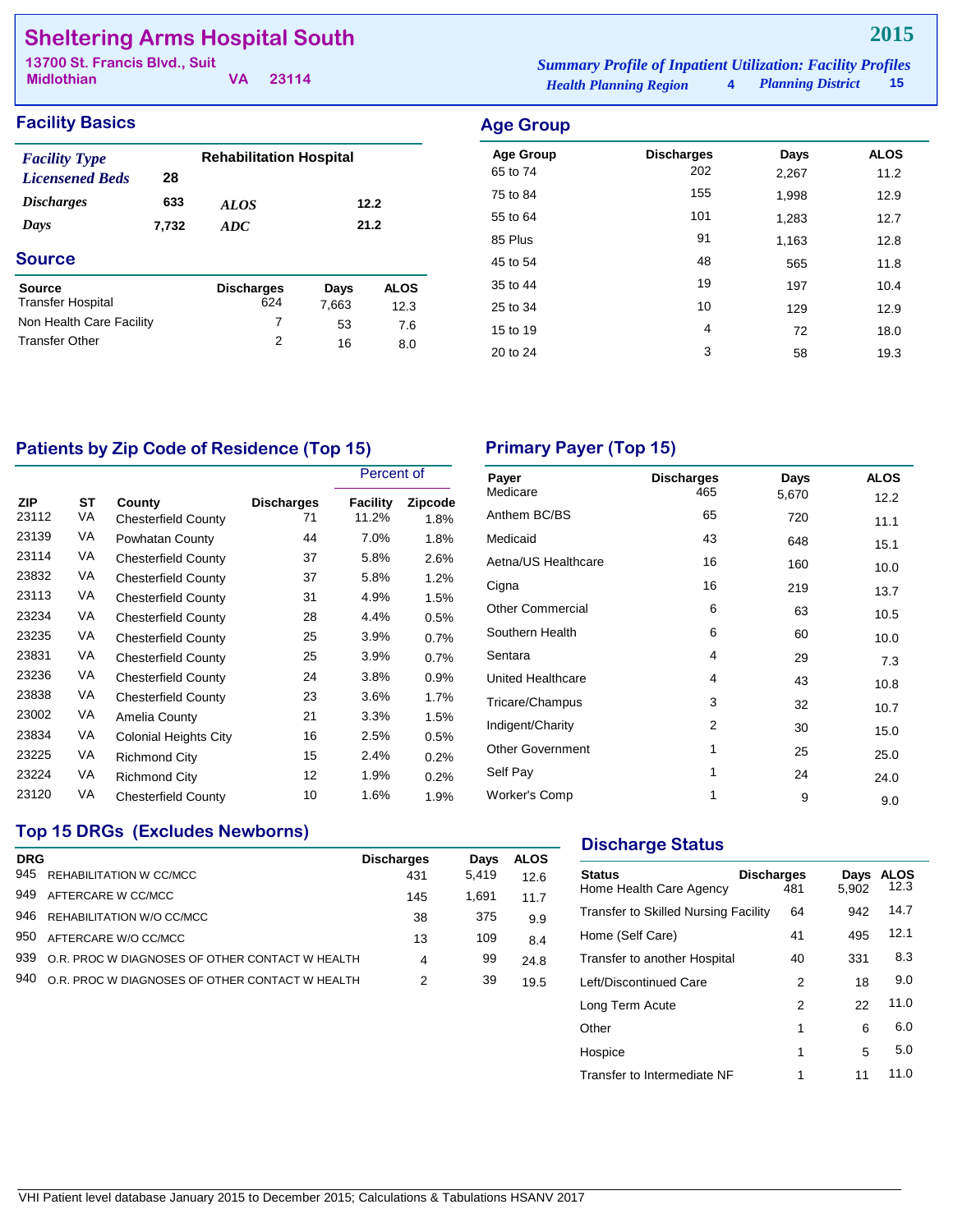## **VCU Health System**

| Summur y 1 ropee of Impanem C |  |
|-------------------------------|--|
| <b>Health Planning Region</b> |  |

## **Facility Basics Age Group**

| <b>Facility Type</b>     |         |             | <b>Acute Hospital</b> |
|--------------------------|---------|-------------|-----------------------|
| <b>Licensened Beds</b>   | 737     |             |                       |
| <i><b>Discharges</b></i> | 33,138  | <b>ALOS</b> | 6.3                   |
| Days                     | 210,034 | ADC.        | 575.4                 |

#### **Source**

| <b>Source</b>            | <b>Discharges</b> | Days    | <b>ALOS</b> |
|--------------------------|-------------------|---------|-------------|
| Non Health Care Facility | 23,891            | 131,377 | 5.5         |
| <b>Transfer Hospital</b> | 6,068             | 49.694  | 8.2         |
| Physician/Clinic         | 2,600             | 23,165  | 8.9         |
| Court/Law                | 355               | 2.971   | 8.4         |
| Transfer SNF/ICF/ALF     | 145               | 1,770   | 12.2        |
| <b>Transfer Other</b>    | 55                | 760     | 13.8        |
| Not Specified            | 24                | 297     | 12.4        |

## Patients by Zip Code of Residence (Top 15) Primary Payer (Top 15)

|                     |          |                                 |                            | Percent of              |                         |
|---------------------|----------|---------------------------------|----------------------------|-------------------------|-------------------------|
| <b>ZIP</b><br>23223 | ST<br>VA | County<br><b>Henrico County</b> | <b>Discharges</b><br>2,586 | <b>Facility</b><br>7.8% | <b>Zipcode</b><br>38.1% |
| 23224               | VA       | Richmond City                   | 1,744                      | 5.3%                    | 31.1%                   |
| 23222               | VA       | <b>Richmond City</b>            | 1,545                      | 4.7%                    | 36.5%                   |
| 23231               | VA       | <b>Henrico County</b>           | 1,132                      | 3.4%                    | 28.2%                   |
| 23225               | VA       | Richmond City                   | 1,090                      | 3.3%                    | 17.7%                   |
| 23234               | VA       | <b>Chesterfield County</b>      | 1,024                      | 3.1%                    | 18.9%                   |
| 23220               | VA       | <b>Richmond City</b>            | 914                        | 2.8%                    | 37.0%                   |
| 23803               | VA       | Petersburg City                 | 817                        | 2.5%                    | 12.4%                   |
| 23227               | VA       | <b>Henrico County</b>           | 705                        | 2.1%                    | 19.0%                   |
| 23228               | VA       | <b>Henrico County</b>           | 517                        | 1.6%                    | 13.0%                   |
| 23831               | VA       | <b>Chesterfield County</b>      | 476                        | 1.4%                    | 12.8%                   |
| 23237               | VA       | <b>Chesterfield County</b>      | 460                        | 1.4%                    | 16.6%                   |
| 23860               | VA       | <b>Hopewell City</b>            | 457                        | 1.4%                    | 10.1%                   |
| 23834               | VA       | Colonial Heights City           | 456                        | 1.4%                    | 12.9%                   |
| 23112               | VA       | <b>Chesterfield County</b>      | 396                        | 1.2%                    | 10.3%                   |

## **Top 15 DRGs (Excludes Newborns)**

| <b>DRG</b><br>775 | VAGINAL DELIVERY W/O COMPLICATING DIAGNOSES       | <b>Discharges</b><br>1,441 | Days<br>3,319 | <b>ALOS</b><br>2.3 |
|-------------------|---------------------------------------------------|----------------------------|---------------|--------------------|
| 885               | <b>PSYCHOSES</b>                                  | 1,419                      | 10,990        | 7.7                |
| 871               | SEPTICEMIA OR SEVERE SEPSIS W/O MV 96+ HOURS W MC | 677                        | 5,638         | 8.3                |
| 881               | DEPRESSIVE NEUROSES                               | 592                        | 2,711         | 4.6                |
| 812               | RED BLOOD CELL DISORDERS W/O MCC                  | 565                        | 2,897         | 5.1                |
| 470               | MAJOR JOINT REPLACEMENT OR REATTACHMENT OF LOWE   | 563                        | 1,547         | 2.8                |
| 392               | ESOPHAGITIS, GASTROENT & MISC DIGEST DISORDERS W/ | 458                        | 1,643         | 3.6                |
| 765               | <b>CESAREAN SECTION W CC/MCC</b>                  | 439                        | 1,852         | 4.2                |
| 847               | CHEMOTHERAPY W/O ACUTE LEUKEMIA AS SECONDARY DI   | 404                        | 1,529         | 3.8                |
| 945               | REHABILITATION W CC/MCC                           | 394                        | 5,822         | 14.8               |
| 774               | VAGINAL DELIVERY W COMPLICATING DIAGNOSES         | 392                        | 1,076         | 2.7                |
| 101               | SEIZURES W/O MCC                                  | 372                        | 1,052         | 2.8                |
| 287               | CIRCULATORY DISORDERS EXCEPT AMI, W CARD CATH W/O | 337                        | 1,433         | 4.3                |
| 603               | CELLULITIS W/O MCC                                | 302                        | 1,086         | 3.6                |
| 292               | HEART FAILURE & SHOCK W CC                        | 298                        | 1,436         | 4.8                |
|                   |                                                   |                            |               |                    |

#### VHI Patient level database January 2015 to December 2015; Calculations & Tabulations HSANV 2017

| <b>Richmond</b>                  |  | 23298 | <b>Health Planning Region</b>                                      | 4 Planning District | - 15 |
|----------------------------------|--|-------|--------------------------------------------------------------------|---------------------|------|
| <b>1250 East Marshall Street</b> |  |       | <b>Summary Profile of Inpatient Utilization: Facility Profiles</b> |                     |      |

| <b>Discharges</b> | Days   | <b>ALOS</b> |
|-------------------|--------|-------------|
| 6,417             | 48,449 | 7.6         |
| 5,209             | 34,780 | 6.7         |
| 4,324             | 21,819 | 5.0         |
| 4,308             | 31,975 | 7.4         |
| 3,606             | 20,890 | 5.8         |
| 2,146             | 15,100 | 7.0         |
| 1,828             | 8,890  | 4.9         |
| 1,557             | 8,642  | 5.6         |
| 1,310             | 6,487  | 5.0         |
| 923               | 4,721  | 5.1         |
| 796               | 5,116  | 6.4         |
| 714               | 3,165  | 4.4         |
|                   |        |             |

| Payer                     | <b>Discharges</b> | Days   | <b>ALOS</b> |
|---------------------------|-------------------|--------|-------------|
| Medicare                  | 10,332            | 74,787 | 7.2         |
| Medicaid                  | 7,412             | 43,540 | 5.9         |
| Indigent/Charity          | 4,001             | 22,016 | 5.5         |
| Anthem BC/BS              | 3,642             | 23,621 | 6.5         |
| <b>BC/BS Out-of-State</b> | 1,501             | 9,232  | 6.2         |
| Cigna                     | 1,371             | 6,857  | 5.0         |
| Self Pay                  | 851               | 2,473  | 2.9         |
| <b>Other Commercial</b>   | 747               | 5,247  | 7.0         |
| Aetna/US Healthcare       | 631               | 3,869  | 6.1         |
| Tricare/Champus           | 483               | 2,803  | 5.8         |
| United Healthcare         | 416               | 2,749  | 6.6         |
| <b>Other Government</b>   | 361               | 2,718  | 7.5         |
| Jail/Detention            | 277               | 1,935  | 7.0         |
| Southern Health           | 275               | 1,947  | 7.1         |
| Research/Donor            | 258               | 2,482  | 9.6         |

#### **Discharge Status**

| <b>Status</b><br>Home (Self Care)          | <b>Discharges</b><br>22.378 | Days<br>101.707 | <b>ALOS</b><br>4.5 |
|--------------------------------------------|-----------------------------|-----------------|--------------------|
| Home Health Care Agency                    | 4,655                       | 39,436          | 8.5                |
| Transfer to Skilled Nursing Facility 1,979 |                             | 25,074          | 12.7               |
| Other                                      | 992                         | 11,156          | 11.3               |
| <b>Inpatient Rehab</b>                     | 939                         | 13,228          | 14.1               |
| Not Specified                              | 809                         | 6,534           | 8.1                |
| Left/Discontinued Care                     | 372                         | 1,227           | 3.3                |
| Hospice                                    | 297                         | 2,581           | 8.7                |
| Nursing Home (Non Medicare)                | 234                         | 1.494           | 6.4                |
| Long Term Acute                            | 118                         | 3,101           | 26.3               |
| Transfer to Intermediate NF                | 112                         | 1,217           | 10.9               |
| <b>Inpatient Hospice</b>                   | 110                         | 1,374           | 12.5               |
| Transfer to another Hospital               | 78                          | 1,014           | 13.0               |

## **2015**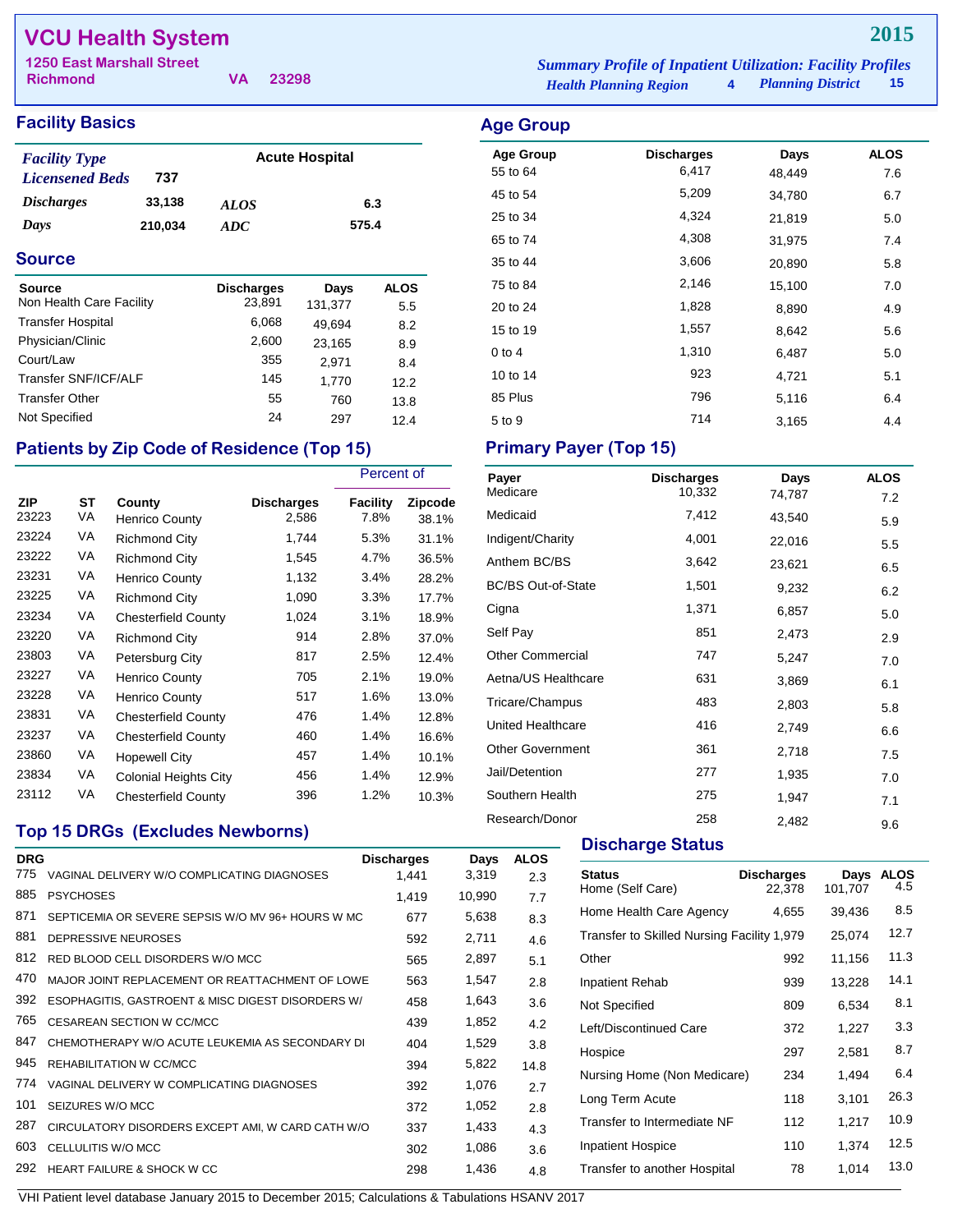## **HealthSouth Rehabilitation Hospital of Petersburg**

**Petersburg**

**VA 23805**

**2015**

#### **Facility Basics Age Group** *Discharges Days ALOS ADC Licensened Beds* **64 987 13,730 13.9 37.6 Source** *Facility Type* **Rehabilitation Hospital**

| <b>Source</b><br><b>Transfer Hospital</b> | <b>Discharges</b><br>929 | Days<br>12.927 | <b>ALOS</b><br>13.9 |
|-------------------------------------------|--------------------------|----------------|---------------------|
| Physician/Clinic                          | 50                       | 673            | 13.5                |
| Transfer SNF/ICF/ALF                      |                          | 106            | 15.1                |
| Non Health Care Facility                  | 1                        | 24             | 24.0                |

| ngo oroap        |                   |       |             |
|------------------|-------------------|-------|-------------|
| <b>Age Group</b> | <b>Discharges</b> | Days  | <b>ALOS</b> |
| 75 to 84         | 290               | 3,839 | 13.2        |
| 65 to 74         | 263               | 3,638 | 13.8        |
| 55 to 64         | 179               | 2,786 | 15.6        |
| 85 Plus          | 179               | 2,387 | 13.3        |
| 45 to 54         | 57                | 863   | 15.1        |
| 35 to 44         | 12                | 133   | 11.1        |
| 25 to 34         | 5                 | 70    | 14.0        |
| 20 to 24         | 2                 | 14    | 7.0         |
|                  |                   |       |             |

## Patients by Zip Code of Residence (Top 15) Primary Payer (Top 15)

|              |          |                              |                          | Percent of        |                        |
|--------------|----------|------------------------------|--------------------------|-------------------|------------------------|
| ZIP<br>23803 | ST<br>VA | County<br>Petersburg City    | <b>Discharges</b><br>209 | Facility<br>21.2% | <b>Zipcode</b><br>3.2% |
| 23805        | VA       | <b>Prince George County</b>  | 109                      | 11.0%             | 3.5%                   |
| 23834        | VA       | <b>Colonial Heights City</b> | 103                      | 10.4%             | 2.9%                   |
| 23860        | VA       | <b>Hopewell City</b>         | 90                       | 9.1%              | 2.0%                   |
| 23875        | VA       | <b>Prince George County</b>  | 39                       | 4.0%              | 2.9%                   |
| 23847        | VA       | Emporia City                 | 34                       | 3.4%              | 1.7%                   |
| 23890        | VA       | <b>Sussex County</b>         | 33                       | 3.3%              | 4.9%                   |
| 23842        | VA       | <b>Prince George County</b>  | 26                       | 2.6%              | 3.3%                   |
| 23836        | VA       | <b>Chesterfield County</b>   | 21                       | 2.1%              | 1.8%                   |
| 23882        | VA       | Sussex County                | 20                       | 2.0%              | 5.6%                   |
| 23841        | VA       | Dinwiddie County             | 19                       | 1.9%              | 3.9%                   |
| 23831        | VA       | <b>Chesterfield County</b>   | 18                       | 1.8%              | 0.5%                   |
| 23840        | VA       | Dinwiddie County             | 16                       | 1.6%              | 5.8%                   |
| 23872        | VA       | Dinwiddie County             | 16                       | 1.6%              | 4.8%                   |
| 23830        | VA       | <b>Prince George County</b>  | 15                       | 1.5%              | 6.2%                   |

| Payer                    | <b>Discharges</b> | Days   | <b>ALOS</b> |
|--------------------------|-------------------|--------|-------------|
| Medicare                 | 779               | 10,459 | 13.4        |
| Anthem BC/BS             | 69                | 969    | 14.0        |
| Medicaid                 | 51                | 896    | 17.6        |
| Tricare/Champus          | 31                | 455    | 14.7        |
| Indigent/Charity         | 20                | 480    | 24.0        |
| Cigna                    | 9                 | 103    | 11.4        |
| Aetna/US Healthcare      | 8                 | 93     | 11.6        |
| <b>United Healthcare</b> | 8                 | 107    | 13.4        |
| <b>Other Commercial</b>  | 5                 | 49     | 9.8         |
| Southern Health          | 3                 | 54     | 18.0        |
| HMO/PPO-Unspecified      | 2                 | 26     | 13.0        |
| Sentara                  | 1                 | 25     | 25.0        |
| <b>State Farm</b>        | 1                 | 14     | 14.0        |

## **Top 15 DRGs (Excludes Newborns)**

| <b>DRG</b> |                                                   | <b>Discharges</b> | Days  | <b>ALOS</b> |  |
|------------|---------------------------------------------------|-------------------|-------|-------------|--|
| 945        | REHABILITATION W CC/MCC                           | 628               | 9,099 | 14.5        |  |
| 946        | REHABILITATION W/O CC/MCC                         | 121               | 1,455 | 12.0        |  |
| 092        | OTHER DISORDERS OF NERVOUS SYSTEM W CC.           | 55                | 682   | 12.4        |  |
| 057        | DEGENERATIVE NERVOUS SYSTEM DISORDERS W/O MCC     | 44                | 676   | 15.4        |  |
| 091        | OTHER DISORDERS OF NERVOUS SYSTEM W MCC           | 22                | 297   | 13.5        |  |
| 560        | AFTERCARE, MUSCULOSKELETAL SYSTEM & CONNECTIVE    | 20                | 244   | 12.2        |  |
| 561        | AFTERCARE, MUSCULOSKELETAL SYSTEM & CONNECTIVE    | 14                | 179   | 12.8        |  |
| 093        | OTHER DISORDERS OF NERVOUS SYSTEM W/O CC/MCC      | 11                | 141   | 12.8        |  |
| 949        | AFTERCARE W CC/MCC                                | 9                 | 122   | 13.6        |  |
| 056        | DEGENERATIVE NERVOUS SYSTEM DISORDERS W MCC       | 8                 | 127   | 15.9        |  |
| 559        | AFTERCARE, MUSCULOSKELETAL SYSTEM & CONNECTIVE    | 8                 | 139   | 17.4        |  |
| 281        | ACUTE MYOCARDIAL INFARCTION, DISCHARGED ALIVE W C | 4                 | 41    | 10.3        |  |
| 552        | MEDICAL BACK PROBLEMS W/O MCC                     | 4                 | 45    | 11.3        |  |
| 950        | AFTERCARE W/O CC/MCC                              | 4                 | 50    | 12.5        |  |
| 074        | CRANIAL & PERIPHERAL NERVE DISORDERS W/O MCC      | 3                 | 42    | 14.0        |  |
|            |                                                   |                   |       |             |  |

#### **Discharge Status**

| <b>Status</b><br>Home Health Care Agency | <b>Discharges</b><br>649 | Days<br>9.477 | ALOS<br>14.6 |
|------------------------------------------|--------------------------|---------------|--------------|
| Transfer to another Hospital             | 142                      | 1,325         | 93           |
| Home (Self Care)                         | 98                       | 1,171         | 11.9         |
| Transfer to Skilled Nursing Facility     | 89                       | 1,683         | 18.9         |
| Hospice                                  | 4                        | 46            | 11.5         |
| Left/Discontinued Care                   | 4                        | 13            | 3.3          |
| Long Term Acute                          | 1                        | 15            | 15.0         |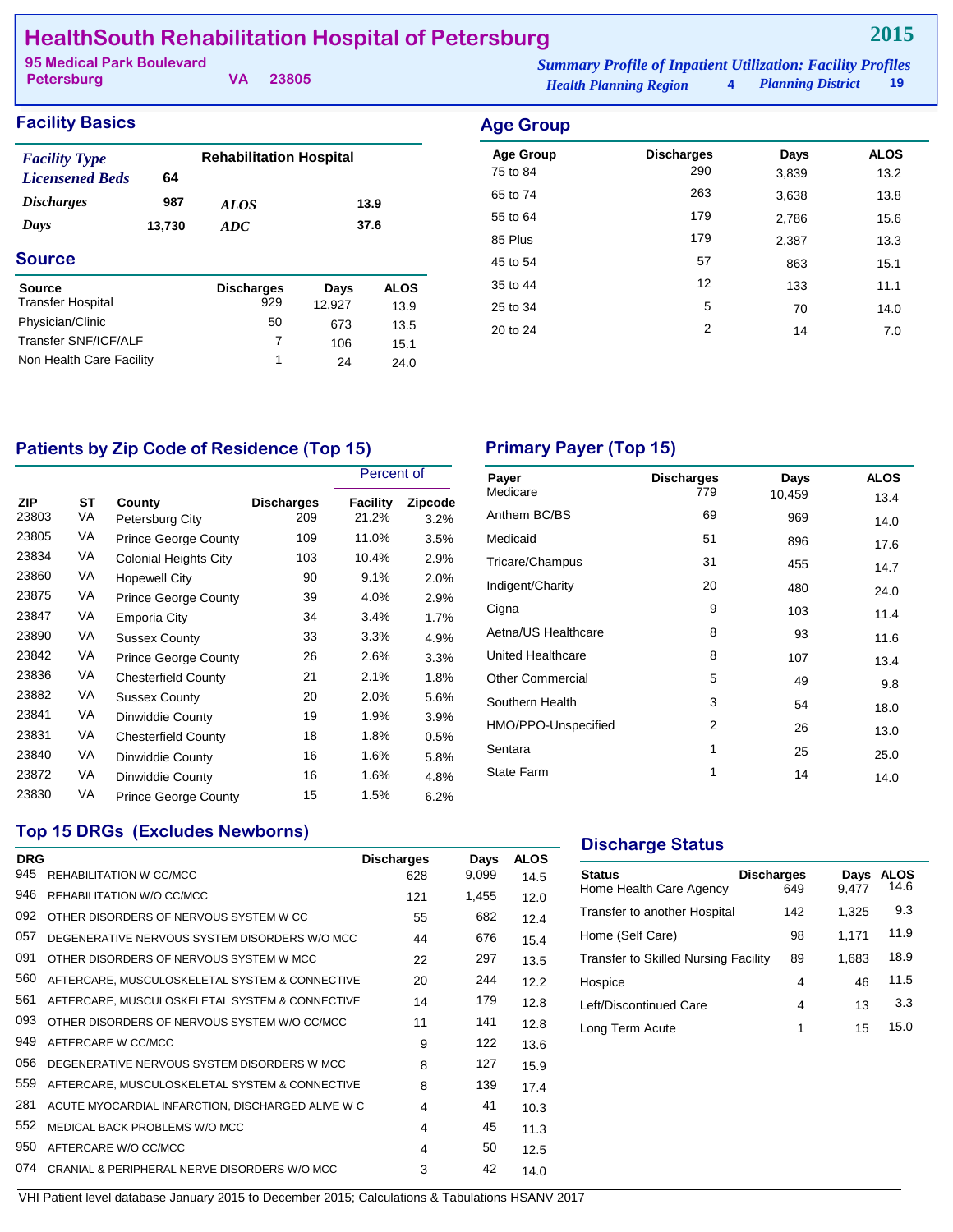## **John Randolph Medical Center**

| 411 W. Randolph Road |          | <b>Summary Profile of Inpatient Utilization: Facility Profiles</b> |  |
|----------------------|----------|--------------------------------------------------------------------|--|
| <b>Hopewell</b>      | VA 23860 | 4 Planning District 19<br><b>Health Planning Region</b>            |  |

**2015**

Age Group **Discharges** Days ALOS 55 to 64 836 4,689 5.6 65 to 74 **777** 3,966 5.1 45 to 54 **707** 3,542 5.0 75 to 84 598 2,948 4.9 35 to 44 502 2,379 4.7 25 to 34 **441** 2,062 4.7 85 Plus 395 1,792 4.5 20 to 24 200 1,021 5.1 15 to 19 378 378 4.4 10 to 14 1 1 1.0

### **Facility Basics Age Group Age Group**

| <b>Facility Type</b>     |        | <b>Acute Hospital</b> |      |
|--------------------------|--------|-----------------------|------|
| <b>Licensened Beds</b>   | 147    |                       |      |
| <i><b>Discharges</b></i> | 4.542  | <i>ALOS</i>           | 5.0  |
| Days                     | 22,778 | ADC.                  | 62.4 |

#### **Source**

| <b>Source</b>            | <b>Discharges</b> | Days   | ALOS |
|--------------------------|-------------------|--------|------|
| Non Health Care Facility | 3,545             | 16,978 | 4.8  |
| Physician/Clinic         | 397               | 1.301  | 3.3  |
| Court/Law                | 355               | 3,010  | 8.5  |
| Transfer SNF/ICF/ALF     | 101               | 629    | 6.2  |
| <b>Transfer Other</b>    | 54                | 378    | 7.0  |
| <b>Transfer Hospital</b> | 46                | 274    | 6.0  |
| Not Specified            | 34                | 168    | 4.9  |

## Patients by Zip Code of Residence (Top 15) Primary Payer (Top 15)

**Top 15 DRGs (Excludes Newborns)**

|              |          |                              |                            | Percent of        |                         |
|--------------|----------|------------------------------|----------------------------|-------------------|-------------------------|
| ZIP<br>23860 | ST<br>VA | County<br>Hopewell City      | <b>Discharges</b><br>1,963 | Facility<br>43.2% | <b>Zipcode</b><br>43.6% |
| 23803        | VA       | Petersburg City              | 419                        | 9.2%              | 6.4%                    |
| 23875        | VA       | <b>Prince George County</b>  | 260                        | 5.7%              | 19.2%                   |
| 23834        | VA       | <b>Colonial Heights City</b> | 247                        | 5.4%              | 7.0%                    |
| 23831        | VA       | <b>Chesterfield County</b>   | 214                        | 4.7%              | 5.7%                    |
| 23836        | VA       | <b>Chesterfield County</b>   | 178                        | 3.9%              | 15.1%                   |
| 23805        | VA       | <b>Prince George County</b>  | 141                        | 3.1%              | 4.6%                    |
| 23842        | VA       | <b>Prince George County</b>  | 82                         | 1.8%              | 10.4%                   |
| 23030        | VA       | <b>Charles City County</b>   | 61                         | 1.3%              | 9.3%                    |
| 23890        | VA       | <b>Sussex County</b>         | 57                         | 1.3%              | 8.4%                    |
| 23237        | VA       | <b>Chesterfield County</b>   | 41                         | 0.9%              | 1.5%                    |
| 23881        | VA       | <b>Surry County</b>          | 36                         | 0.8%              | 14.4%                   |
| 23841        | VA       | Dinwiddie County             | 35                         | 0.8%              | 7.2%                    |
| 23225        | VA       | Richmond City                | 34                         | 0.7%              | 0.6%                    |
| 23801        | VA       | <b>Prince George County</b>  | 31                         | 0.7%              | 6.9%                    |

| Payer                     | <b>Discharges</b> | Days   | <b>ALOS</b> |
|---------------------------|-------------------|--------|-------------|
| Medicare                  | 2,323             | 12,597 | 5.4         |
| Medicaid                  | 674               | 3,736  | 5.5         |
| Self Pay                  | 341               | 1,394  | 4.1         |
| Anthem BC/BS              | 316               | 1,119  | 3.5         |
| Jail/Detention            | 194               | 1,092  | 5.6         |
| Indigent/Charity          | 149               | 614    | 4.1         |
| Tricare/Champus           | 123               | 477    | 3.9         |
| Cigna                     | 92                | 343    | 3.7         |
| Aetna/US Healthcare       | 67                | 238    | 3.5         |
| <b>BC/BS Out-of-State</b> | 58                | 206    | 3.5         |
| Hospice-Unspecified       | 35                | 97     | 2.8         |
| United Healthcare         | 31                | 142    | 4.6         |
| <b>Other Commercial</b>   | 30                | 177    | 5.9         |
| Southern Health           | 28                | 115    | 4.1         |
| <b>Other Government</b>   | 24                | 163    | 6.8         |

#### **Discharge Status**

| <b>DRG</b> |                                                   | <b>Discharges</b> | Days  | <b>ALOS</b> |                                             |                   |        |             |
|------------|---------------------------------------------------|-------------------|-------|-------------|---------------------------------------------|-------------------|--------|-------------|
| 885        | <b>PSYCHOSES</b>                                  | 913               | 6,876 | 7.5         | <b>Status</b>                               | <b>Discharges</b> | Days   | <b>ALOS</b> |
| 470        | MAJOR JOINT REPLACEMENT OR REATTACHMENT OF LOWE   | 141               | 283   | 2.0         | Home (Self Care)                            | 2,963             | 13,834 | 4.7         |
| 392        | ESOPHAGITIS, GASTROENT & MISC DIGEST DISORDERS W/ | 120               | 363   | 3.0         | Home Health Care Agency                     | 432               | 2,090  | 4.8         |
| 683        | <b>RENAL FAILURE W CC</b>                         | 102               | 369   | 3.6         | <b>Transfer to Skilled Nursing Facility</b> | 388               | 2,751  | 7.1         |
| 871        | SEPTICEMIA OR SEVERE SEPSIS W/O MV 96+ HOURS W MC | 99                | 645   | 6.5         | Transfer to another Hospital                | 137               | 562    | 4.1         |
| 189        | PULMONARY EDEMA & RESPIRATORY FAILURE             | 92                | 479   | 5.2         | Not Specified                               | 133               | 1,026  | 7.7         |
| 603        | CELLULITIS W/O MCC                                | 84                | 339   | 4.0         | Left/Discontinued Care                      | 129               | 290    | 2.3         |
| 190        | CHRONIC OBSTRUCTIVE PULMONARY DISEASE W MCC       | 83                | 425   | 5.1         | Other                                       | 103               | 535    | 5.2         |
| 191        | CHRONIC OBSTRUCTIVE PULMONARY DISEASE W CC        | 71                | 259   | 3.6         | <b>Inpatient Rehab</b>                      | 72                | 435    | 6.0         |
| 192        | CHRONIC OBSTRUCTIVE PULMONARY DISEASE W/O CC/MC   | 67                | 191   | 2.9         |                                             |                   |        | 3.2         |
| 638        | DIABETES W CC                                     | 67                | 204   | 3.0         | Nursing Home (Non Medicare)                 | 53                | 169    |             |
| 897        | ALCOHOL/DRUG ABUSE OR DEPENDENCE W/O REHABILITA   | 67                | 307   | 4.6         | <b>Inpatient Hospice</b>                    | 44                | 346    | 7.9         |
| 292        | <b>HEART FAILURE &amp; SHOCK W CC</b>             | 64                | 257   | 4.0         | Hospice                                     | 41                | 247    | 6.0         |
| 291        | <b>HEART FAILURE &amp; SHOCK W MCC</b>            | 63                | 383   | 6.1         | Other institution                           | 26                | 187    | 7.2         |
| 682        | <b>RENAL FAILURE W MCC</b>                        | 63                | 422   | 6.7         | Long Term Acute                             | 14                | 280    | 20.0        |
|            |                                                   |                   |       |             |                                             |                   |        |             |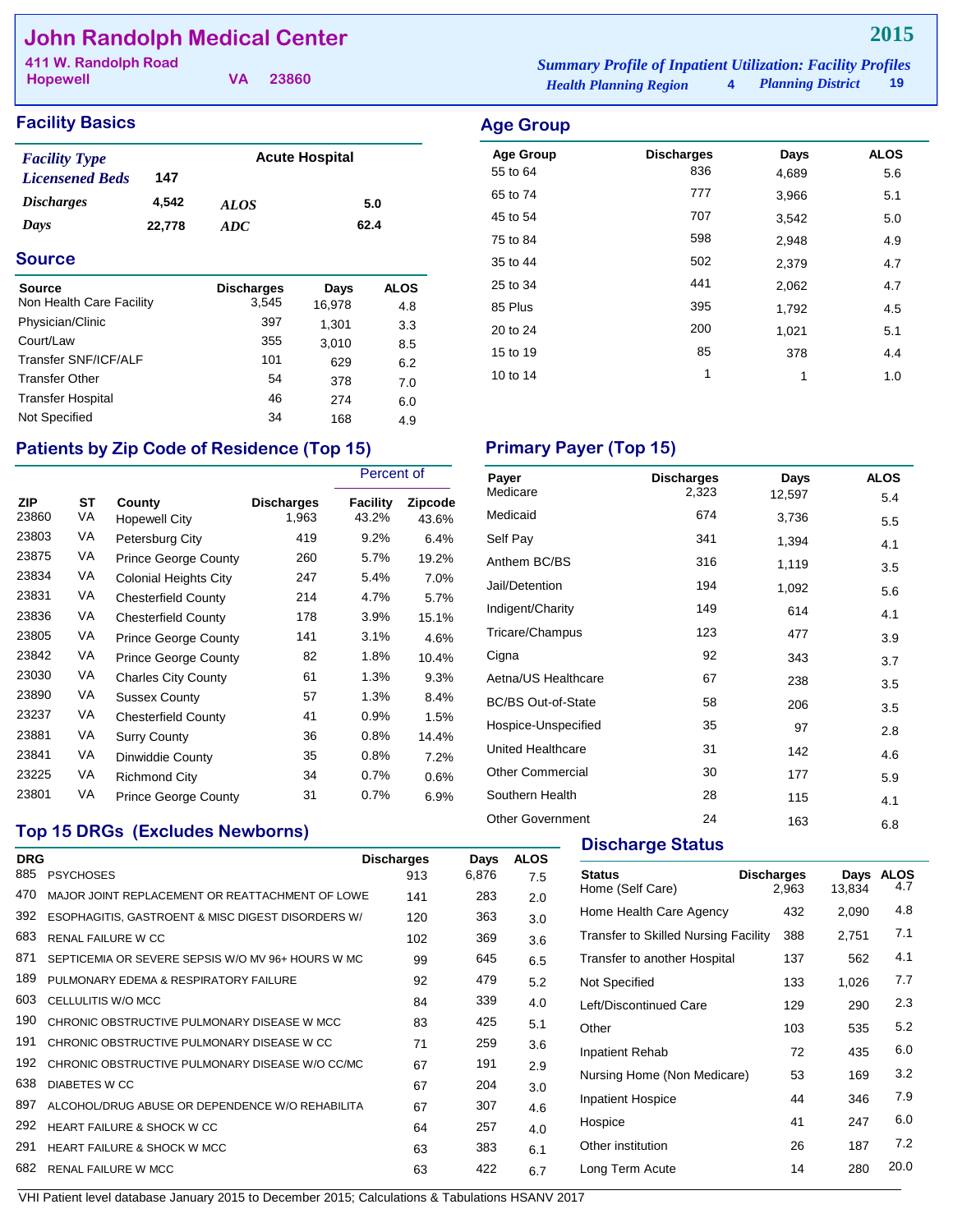## **Poplar Springs Hospital**

**Petersburg**

**VA 23805**

## **Facility Basics Age Group**

| <b>Facility Type</b>     |        | <b>Psychiatric Hospital</b> |      |
|--------------------------|--------|-----------------------------|------|
| <b>Licensened Beds</b>   | 100    |                             |      |
| <i><b>Discharges</b></i> | 3,506  | <i>ALOS</i>                 | 9.9  |
| Days                     | 34.622 | ADC.                        | 94.9 |

### **Source**

| <b>Source</b><br>Non Health Care Facility | <b>Discharges</b><br>3,388 | Days<br>33,664 | <b>ALOS</b><br>9.9 |
|-------------------------------------------|----------------------------|----------------|--------------------|
| Court/Law                                 | 56                         | 368            | 6.6                |
| Physician/Clinic                          | 47                         | 395            | 8.4                |
| Transfer SNF/ICF/ALF                      | 9                          | 106            | 11.8               |
| <b>Transfer Hospital</b>                  | 3                          | 23             | 7.7                |
| Not Specified                             | 2                          | 53             | 26.5               |
| <b>Transfer Other</b>                     | 1                          | 13             | 13.0               |

## Patients by Zip Code of Residence (Top 15) Primary Payer (Top 15)

|                     |          |                              |                          | Percent of       |                 |
|---------------------|----------|------------------------------|--------------------------|------------------|-----------------|
| <b>ZIP</b><br>23803 | SТ<br>VA | County<br>Petersburg City    | <b>Discharges</b><br>184 | Facility<br>5.2% | Zipcode<br>2.8% |
| 23805               | VA       | <b>Prince George County</b>  | 146                      | 4.2%             | 4.8%            |
| 23860               | VA       | <b>Hopewell City</b>         | 94                       | 2.7%             | 2.1%            |
| 23834               | VA       | <b>Colonial Heights City</b> | 77                       | 2.2%             | 2.2%            |
| 24541               | VA       | Danville City                | 66                       | 1.9%             | 2.0%            |
| 24540               | VA       | Danville City                | 60                       | 1.7%             | 1.7%            |
| 23801               | VA       | <b>Prince George County</b>  | 55                       | 1.6%             | 12.3%           |
| 23831               | VA       | <b>Chesterfield County</b>   | 51                       | 1.5%             | 1.4%            |
| 23112               | VA       | <b>Chesterfield County</b>   | 43                       | 1.2%             | 1.1%            |
| 23847               | VA       | Emporia City                 | 35                       | 1.0%             | 1.7%            |
| 23836               | VA       | <b>Chesterfield County</b>   | 34                       | 1.0%             | 2.9%            |
| 23234               | VA       | <b>Chesterfield County</b>   | 31                       | 0.9%             | 0.6%            |
| 23236               | VA       | <b>Chesterfield County</b>   | 31                       | 0.9%             | 1.1%            |
| 23228               | VA       | Henrico County               | 30                       | 0.9%             | 0.8%            |
| 23901               | VA       | <b>Prince Edward County</b>  | 30                       | 0.9%             | 1.5%            |

## *Health Planning Region* **4** *Planning District* **19 350 Poplar Drive** *Summary Profile of Inpatient Utilization: Facility Profiles*

| $\sim$           |                   |       |             |
|------------------|-------------------|-------|-------------|
| <b>Age Group</b> | <b>Discharges</b> | Days  | <b>ALOS</b> |
| 15 to 19         | 955               | 9,117 | 9.5         |
| 25 to 34         | 612               | 6,022 | 9.8         |
| 10 to 14         | 489               | 5,795 | 11.9        |
| 35 to 44         | 445               | 4,187 | 9.4         |
| 45 to 54         | 398               | 3,518 | 8.8         |
| 20 to 24         | 380               | 3,757 | 9.9         |
| 55 to 64         | 183               | 1,814 | 9.9         |
| 65 to 74         | 39                | 361   | 9.3         |
| 75 to 84         | 4                 | 41    | 10.3        |
| $0$ to 4         | 1                 | 10    | 10.0        |
|                  |                   |       |             |

| <b>Discharges</b> | Days  | <b>ALOS</b> |
|-------------------|-------|-------------|
|                   |       | 7.8         |
| 567               | 8,044 | 14.2        |
| 543               | 5,903 | 10.9        |
| 309               | 1,677 | 5.4         |
| 286               | 4,412 | 15.4        |
| 267               | 2,428 | 9.1         |
| 260               | 1,985 | 7.6         |
| 107               | 1,413 | 13.2        |
| 97                | 616   | 6.3         |
| 85                | 607   | 7.1         |
| 75                | 613   | 8.2         |
| 37                | 202   | 5.5         |
| 23                | 123   | 5.3         |
| 4                 | 27    | 6.8         |
| 1                 | 6     | 6.0         |
|                   | 845   | 6,566       |

## **Top 15 DRGs (Excludes Newborns)**

| <b>DRG</b> |                                                   | <b>Discharges</b> | Days   | <b>ALOS</b> |
|------------|---------------------------------------------------|-------------------|--------|-------------|
| 885        | <b>PSYCHOSES</b>                                  | 2.675             | 25,631 | 9.6         |
| 881        | DEPRESSIVE NEUROSES                               | 444               | 3,134  | 7.1         |
| 882        | NEUROSES EXCEPT DEPRESSIVE                        | 180               | 3,540  | 19.7        |
| 897        | ALCOHOL/DRUG ABUSE OR DEPENDENCE W/O REHABILITA   | 175               | 2,016  | 11.5        |
| 880        | ACUTE ADJUSTMENT REACTION & PSYCHOSOCIAL DYSFUN   | 21                | 224    | 10.7        |
| 886        | BEHAVIORAL & DEVELOPMENTAL DISORDERS              | 3                 | 35     | 11.7        |
| 883        | DISORDERS OF PERSONALITY & IMPULSE CONTROL        | 2                 | 6      | 3.0         |
| 884        | ORGANIC DISTURBANCES & MENTAL RETARDATION         | 2                 | 11     | 5.5         |
| 305        | <b>HYPERTENSION W/O MCC</b>                       | 1                 | 7      | 7.0         |
| 392        | ESOPHAGITIS, GASTROENT & MISC DIGEST DISORDERS W/ | 1                 | 3      | 3.0         |
| 887        | OTHER MENTAL DISORDER DIAGNOSES                   |                   | 7      | 7.0         |
| 894        | ALCOHOL/DRUG ABUSE OR DEPENDENCE. LEFT AMA        |                   | 8      | 8.0         |
|            |                                                   |                   |        |             |

#### **Discharge Status**

| <b>Status</b><br>Home (Self Care) | <b>Discharges</b><br>3.290 | 32.098 | Days ALOS<br>9.8 |
|-----------------------------------|----------------------------|--------|------------------|
| <b>Cancer Center or Childrens</b> | 202                        | 2.405  | 11.9             |
| Left/Discontinued Care            | 14                         | 119    | 8.5              |

## **2015**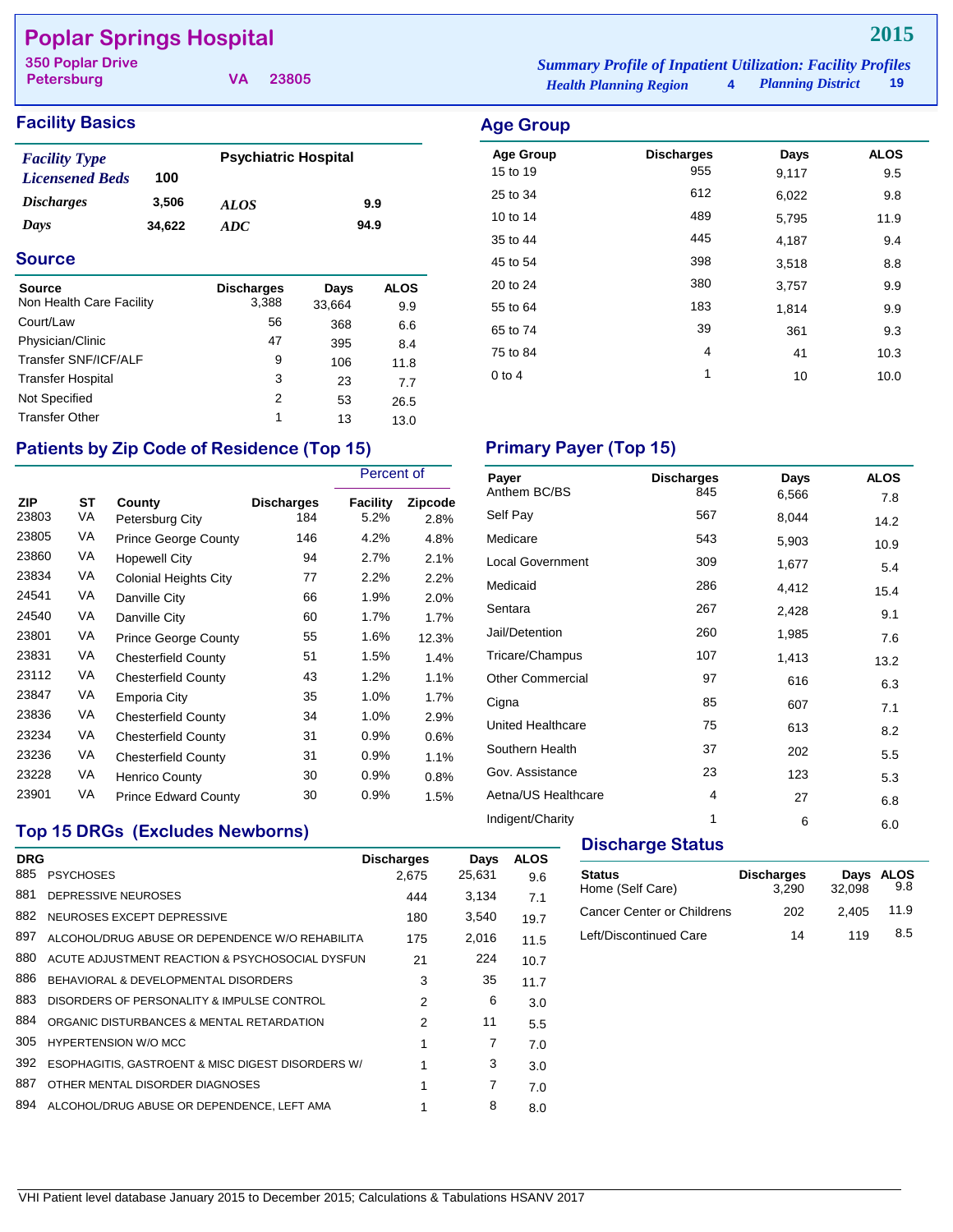## **Southern Virginia Regional Medical Center**

| 727 North Main Street |          | <b>Summary Profile of Inpatient Utilization: Facility Profiles</b> |                        |  |
|-----------------------|----------|--------------------------------------------------------------------|------------------------|--|
| <b>Emporia</b>        | VA 23847 | <i>Health Planning Region</i>                                      | 4 Planning District 19 |  |

## **Facility Basics Age Group**

| <b>Facility Type</b>              |       |                   | <b>Acute Hospital</b> |             |  |
|-----------------------------------|-------|-------------------|-----------------------|-------------|--|
| <b>Licensened Beds</b>            | 80    |                   |                       |             |  |
| <i><b>Discharges</b></i><br>1,652 |       | <b>ALOS</b>       | 4.3                   |             |  |
| Days                              | 7,126 | ADC               | 19.5                  |             |  |
| <b>Source</b>                     |       |                   |                       |             |  |
| <b>Source</b>                     |       | <b>Discharges</b> | Days                  | <b>ALOS</b> |  |
| Non Health Care Facility          |       | 1.643             | 7.079                 | 4.3         |  |
| Transfer SNF/ICF/ALF              |       | 7                 | 39                    | 5.6         |  |
| Not Specified                     |       | 2                 | 8                     | 4.0         |  |

| <b>Discharges</b><br>Days<br><b>Age Group</b><br>322<br>75 to 84<br>1,283<br>298<br>65 to 74<br>1,287<br>285<br>55 to 64<br>1,243 |             |
|-----------------------------------------------------------------------------------------------------------------------------------|-------------|
|                                                                                                                                   | <b>ALOS</b> |
|                                                                                                                                   | 4.0         |
|                                                                                                                                   | 4.3         |
|                                                                                                                                   | 4.4         |
| 228<br>45 to 54<br>988                                                                                                            | 4.3         |
| 194<br>85 Plus<br>842                                                                                                             | 4.3         |
| 146<br>35 to 44<br>696                                                                                                            | 4.8         |
| 109<br>25 to 34<br>500                                                                                                            | 4.6         |
| 49<br>20 to 24<br>226                                                                                                             | 4.6         |
| 11<br>15 to 19<br>36                                                                                                              | 3.3         |
| 4<br>$0$ to 4<br>9                                                                                                                | 2.3         |
| 4<br>5 to 9<br>13                                                                                                                 | 3.3         |
| 2<br>10 to 14<br>3                                                                                                                | 1.5         |

## Patients by Zip Code of Residence (Top 15) **Primary Payer (Top 15)**

|              |          |                           |                          | Percent of               |                         |
|--------------|----------|---------------------------|--------------------------|--------------------------|-------------------------|
| ZIP<br>23847 | ST<br>VA | County<br>Emporia City    | <b>Discharges</b><br>900 | <b>Facility</b><br>54.5% | <b>Zipcode</b><br>44.8% |
| 23868        | VA       | <b>Brunswick County</b>   | 112                      | 6.8%                     | 14.3%                   |
| 23867        | VA       | <b>Greensville County</b> | 80                       | 4.8%                     | 24.1%                   |
| 23856        | VA       | <b>Brunswick County</b>   | 43                       | 2.6%                     | 33.3%                   |
| 23879        | VA       | <b>Greensville County</b> | 38                       | 2.3%                     | 36.9%                   |
| 23844        | VA       | Southampton County        | 29                       | 1.8%                     | 30.2%                   |
| 27832        | NC.      | Northampton County        | 28                       | 1.7%                     | 53.8%                   |
| 23882        | VA       | <b>Sussex County</b>      | 22                       | 1.3%                     | 6.2%                    |
| 23870        | VA       | <b>Sussex County</b>      | 21                       | 1.3%                     | 10.3%                   |
| 23970        | VA       | Mecklenburg County        | 19                       | 1.2%                     | 1.6%                    |
| 23843        | VA       | <b>Brunswick County</b>   | 18                       | 1.1%                     | 20.0%                   |
| 24592        | VA       | Halifax County            | 14                       | 0.8%                     | 0.9%                    |
| 27870        | NC.      | <b>Halifax County</b>     | 12                       | 0.7%                     | 12.5%                   |
| 23821        | VA       | <b>Brunswick County</b>   | 10                       | 0.6%                     | 4.1%                    |
| 27866        | ΝC       | Northampton County        | 10                       | 0.6%                     | 43.5%                   |

| Payer                   | <b>Discharges</b> | Days  | <b>ALOS</b> |
|-------------------------|-------------------|-------|-------------|
| Medicare                | 947               | 4,204 | 4.4         |
| Medicaid                | 245               | 1,102 | 4.5         |
| Anthem BC/BS            | 169               | 670   | 4.0         |
| Self Pay                | 120               | 396   | 3.3         |
| <b>Other Commercial</b> | 94                | 397   | 4.2         |
| Jail/Detention          | 45                | 223   | 5.0         |
| Medicaid Out-of-State   | 14                | 69    | 4.9         |
| Tricare/Champus         | 10                | 41    | 4.1         |
| <b>Other Government</b> | 4                 | 11    | 2.8         |
| Hospice-Unspecified     | 2                 | 5     | 2.5         |
| HMO/PPO-Unspecified     | 1                 | 2     | 2.0         |
| <b>Worker's Comp</b>    | 1                 | 6     | 6.0         |

## **Top 15 DRGs (Excludes Newborns)**

| <b>DRG</b><br>885 | <b>PSYCHOSES</b>                                     | <b>Discharges</b><br>274 | Days<br>1,937 | <b>ALOS</b><br>7.1 |
|-------------------|------------------------------------------------------|--------------------------|---------------|--------------------|
| 194               | SIMPLE PNEUMONIA & PLEURISY W CC                     | 62                       | 274           | 4.4                |
| 871               | SEPTICEMIA OR SEVERE SEPSIS W/O MV 96+ HOURS W MC    | 58                       | 308           | 5.3                |
| 291               | <b>HEART FAILURE &amp; SHOCK W MCC</b>               | 56                       | 258           | 4.6                |
| 292               | HEART FAILURE & SHOCK WICC                           | 53                       | 155           | 2.9                |
| 881               | DEPRESSIVE NEUROSES                                  | 43                       | 155           | 3.6                |
| 392               | ESOPHAGITIS, GASTROENT & MISC DIGEST DISORDERS W/    | 38                       | 93            | 2.5                |
| 193               | SIMPLE PNEUMONIA & PLEURISY W MCC                    | 34                       | 153           | 4.5                |
| 603               | CELLULITIS W/O MCC                                   | 34                       | 135           | 4.0                |
| 641               | MISC DISORDERS OF NUTRITION, METABOLISM, FLUIDS/ELEC | 32                       | 103           | 3.2                |
| 191               | CHRONIC OBSTRUCTIVE PULMONARY DISEASE W CC           | 30                       | 99            | 3.3                |
| 690               | KIDNEY & URINARY TRACT INFECTIONS W/O MCC            | 30                       | 99            | 3.3                |
| 190               | CHRONIC OBSTRUCTIVE PULMONARY DISEASE W MCC          | 28                       | 103           | 3.7                |
| 378               | G I HEMORRHAGE W CC                                  | 28                       | 102           | 3.6                |
| 812               | RED BLOOD CELL DISORDERS W/O MCC                     | 28                       | 86            | 3.1                |
|                   |                                                      |                          |               |                    |

## **Discharge Status**

| <b>Status</b><br>Home (Self Care)           | Discharges<br>944 | Days<br>4.058 | <b>ALOS</b><br>4.3 |
|---------------------------------------------|-------------------|---------------|--------------------|
| Home Health Care Agency                     | 196               | 878           | 4.5                |
| <b>Transfer to Skilled Nursing Facility</b> | 148               | 825           | 5.6                |
| Transfer to another Hospital                | 132               | 363           | 2.8                |
| Transfer to Intermediate NF                 | 43                | 193           | 4.5                |
| Other                                       | 41                | 102           | 2.5                |
| Not Specified                               | 40                | 211           | 5.3                |
| Left/Discontinued Care                      | 28                | 56            | 2.0                |
| Hospice                                     | 25                | 140           | 5.6                |
| Swing Bed                                   | 17                | 115           | 6.8                |
| Nursing Home (Non Medicare)                 | 16                | 64            | 4.0                |
| <b>Inpatient Rehab</b>                      | 13                | 86            | 6.6                |
| <b>Inpatient Hospice</b>                    | 8                 | 35            | 4.4                |